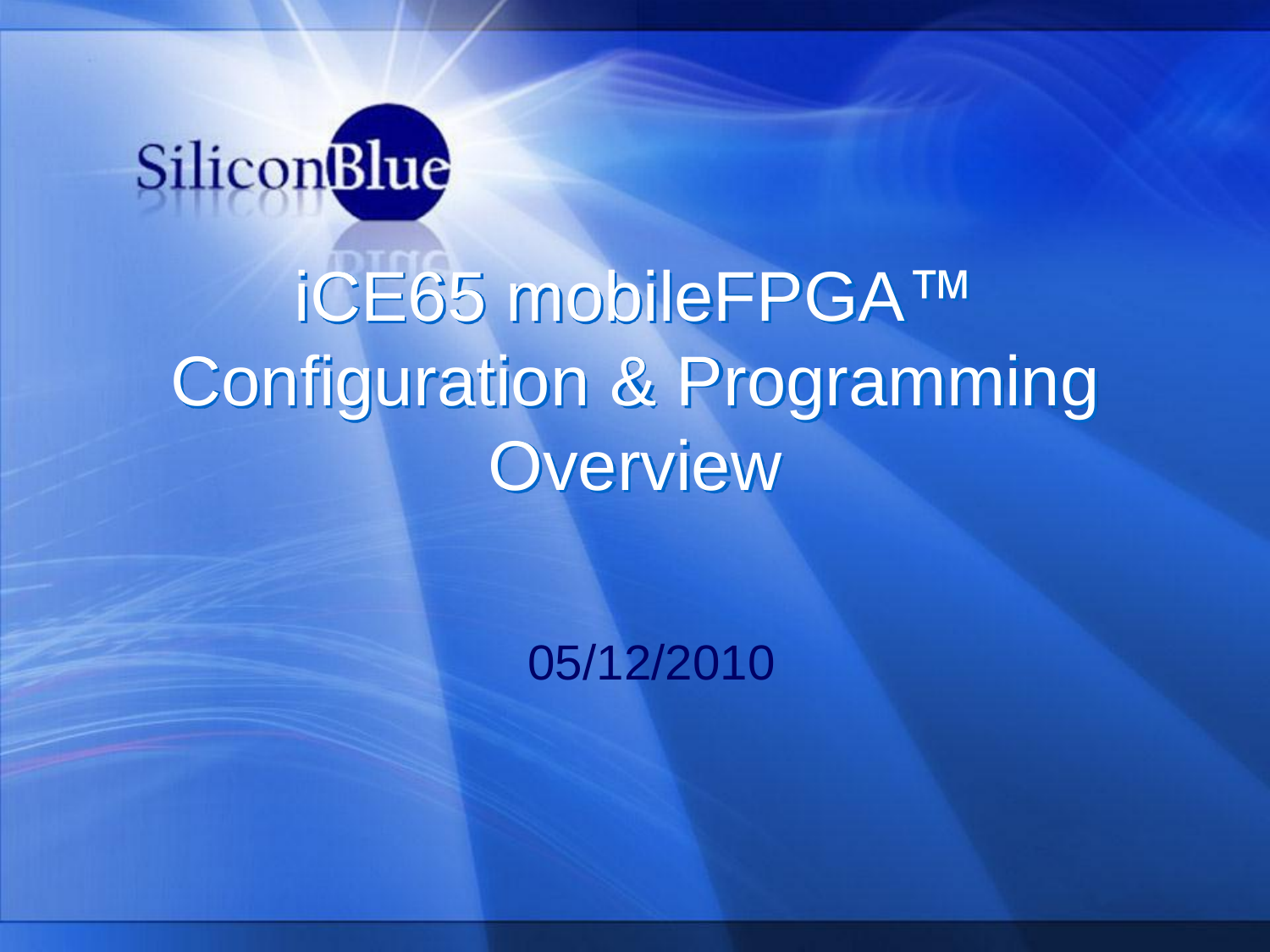# Configuration vs. Programming

#### • **CONFIGURATION**

- iCE65 is a standard SRAM FPGA (reconfigurable)
- During power up, a configuration image is loaded into the iCE65 device to start functioning
	- In Master mode, the iCE65 "CONFIGURES" itself from built-in NVCM or external SPI flash memory
	- In Slave mode, a processor/programmer "CONFIGURES" iCE65 FPGAs

#### • **PROGRAMMING**

- Storing the FPGA configuration image into an external SPI flash memory or built-in NVCM
	- By using programming cable and software
	- SPI flash can be programmed many times
	- NVCM can be programmed only once

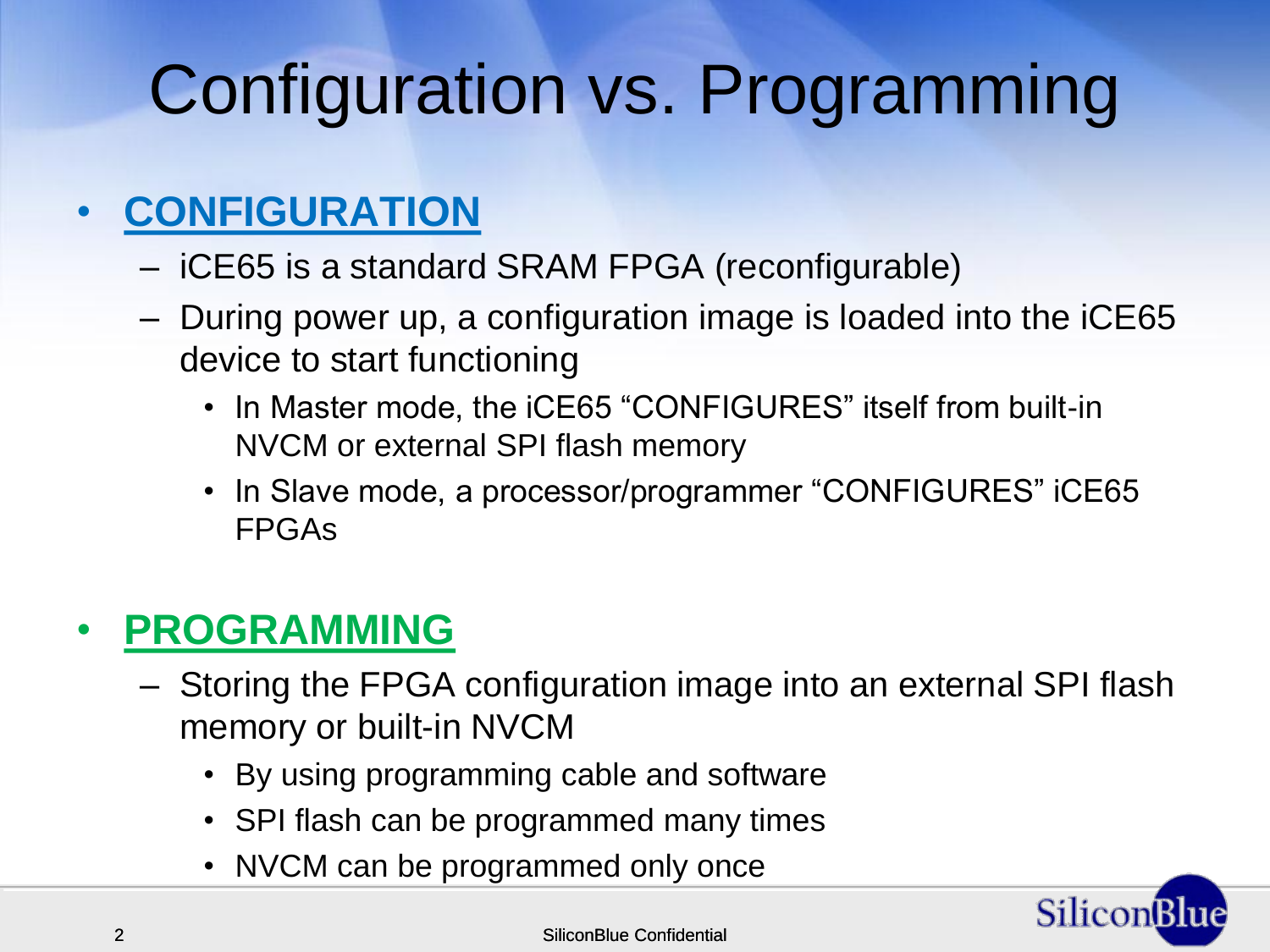## iCE65 Configuration Options

- There are "3" ways to configure iCE65 FPGAs
	- SPI flash configuration
	- SysMem configuration
	- NVCM configuration

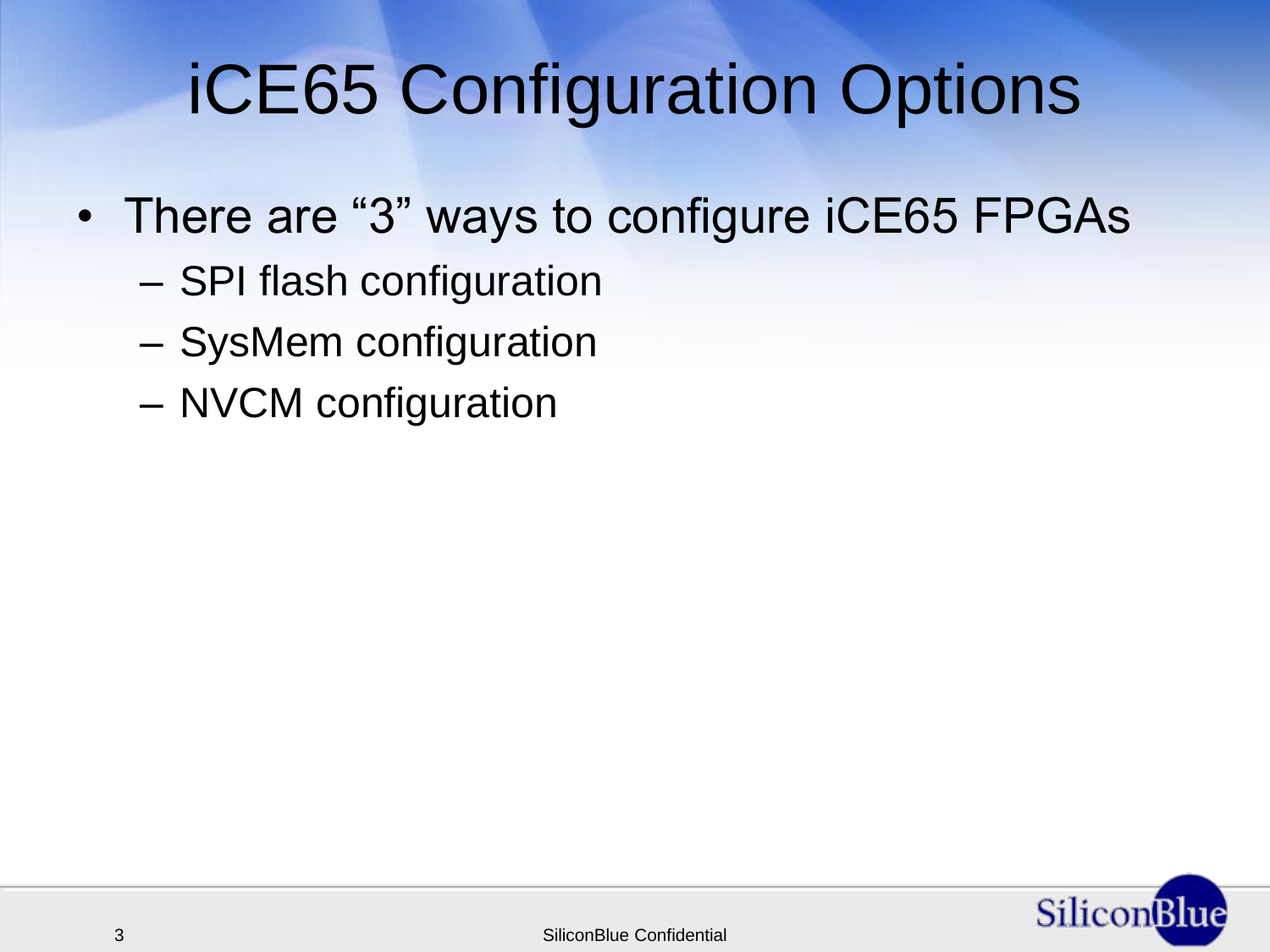# SPI FLASH Configuration

• Off-board:



- User-programmed SPI FLASH device connects to header on customer board to configure iCE65 device
- On-board:



- User-programmed SPI FLASH device connects directly to iCE65 device
- Header is typically used to program FLASH device
- Benefits
	- Customer in control of SPI FLASH programming (standard programming tools)
	- Familiar to FPGA users
	- Multiple images can be stored

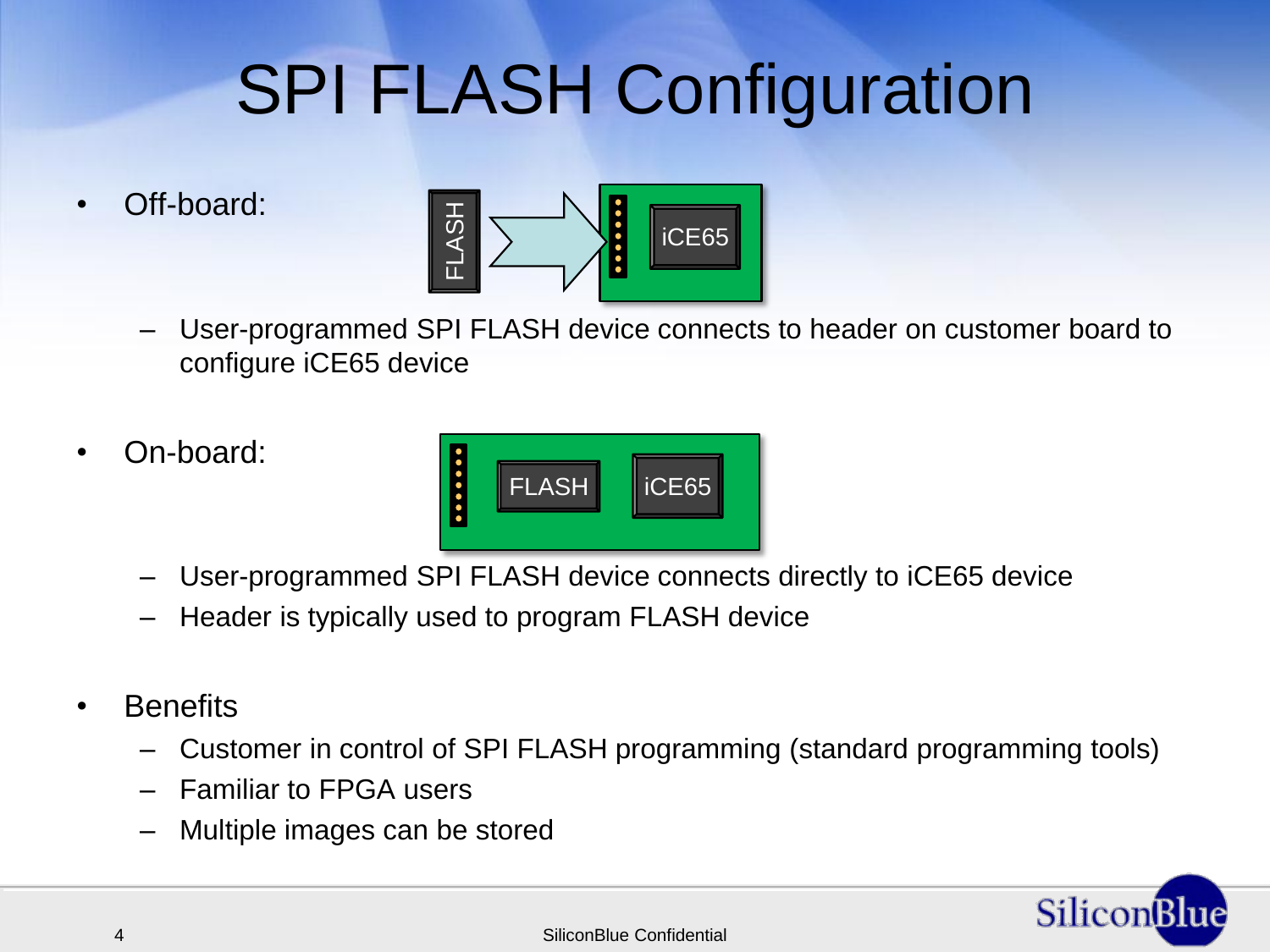## SysMem Configuration



- User-programmed system memory stores iCE65 configuration bitstream
- Microprocessor used to control configuration process
- Benefits
	- Eliminates needs for separate configuration memory
	- Customer in control of system memory programming
	- Familiar to FPGA users
	- Multiple images can be stored
	- Support field upgrade
- Requires user to implement control program in processor

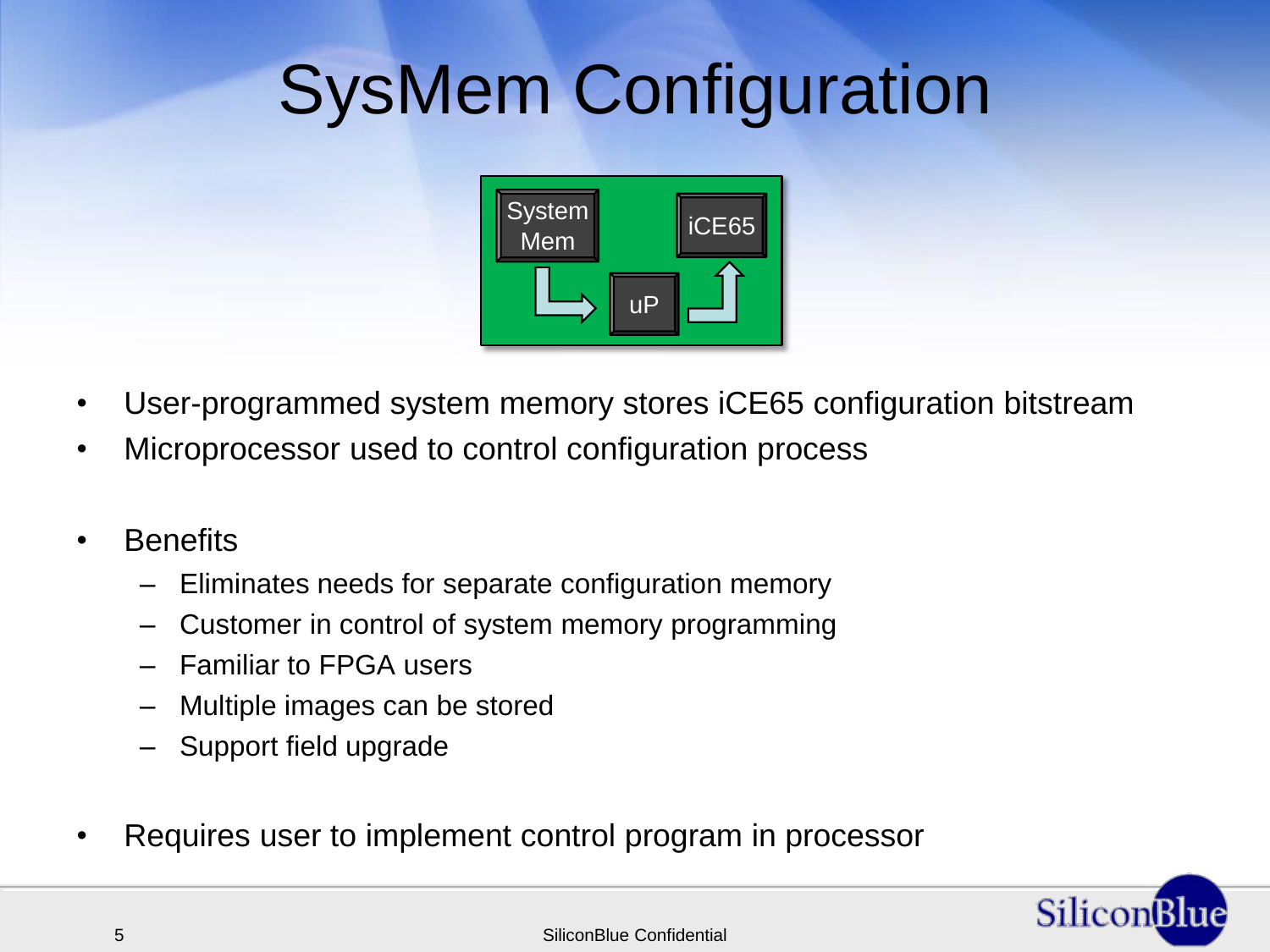# NVCM Configuration



*NVCM = Non-Volatile Configuration Memory*

- On-chip NVCM memory stores iCE65 configuration bitstream
- Benefits
	- One-chip solution eliminates need for separate configuration memory
	- NVCM consumes less power than FLASH solutions
	- Instant-On
- SiliconBlue recommends factory programming of NVCM memory for production phase
	- 100% programming yield guarantee
	- Can offer other services such as custom marking

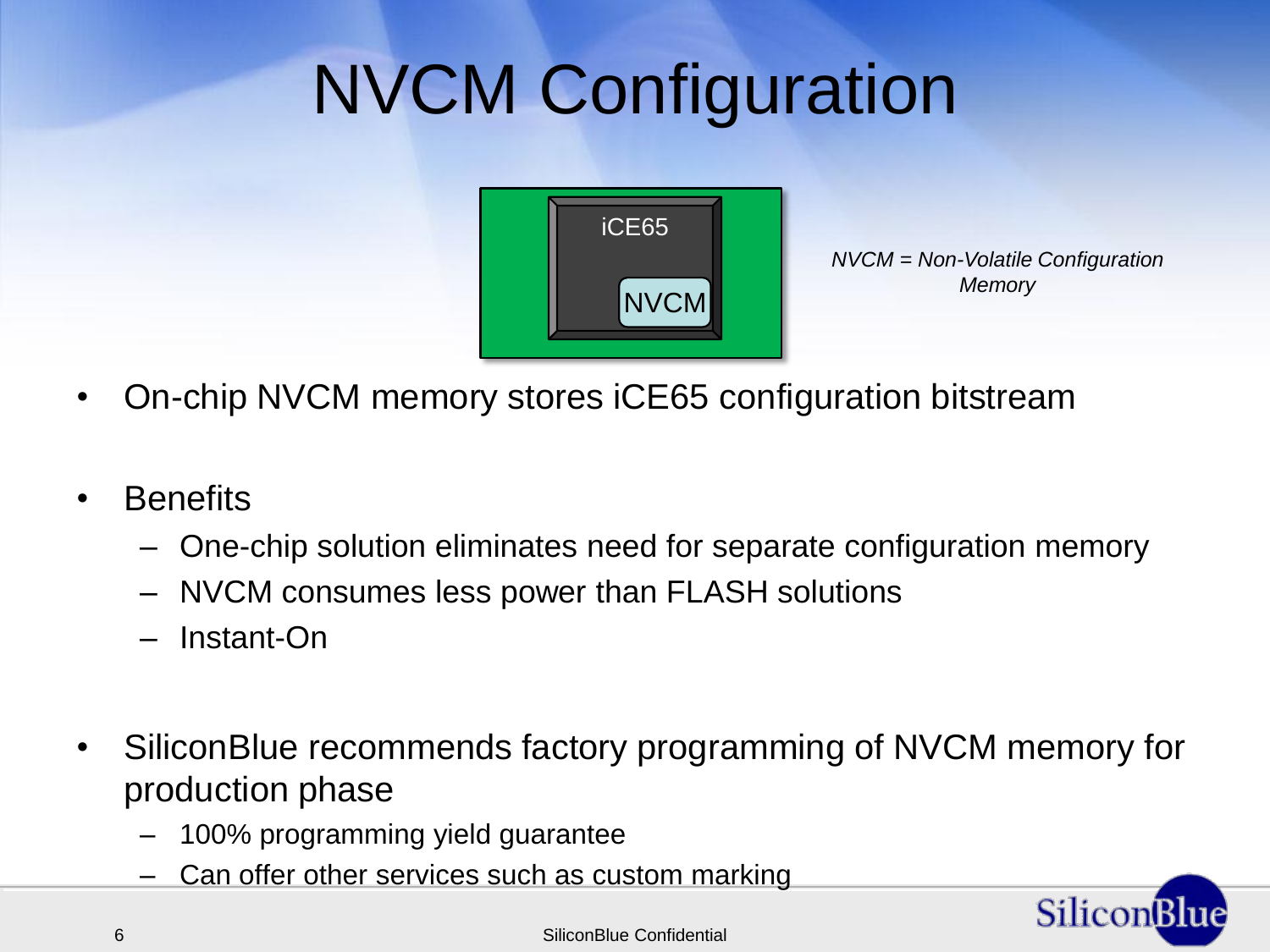# **SPI FLASH CONFIGURATION AND PROGRAMMING**

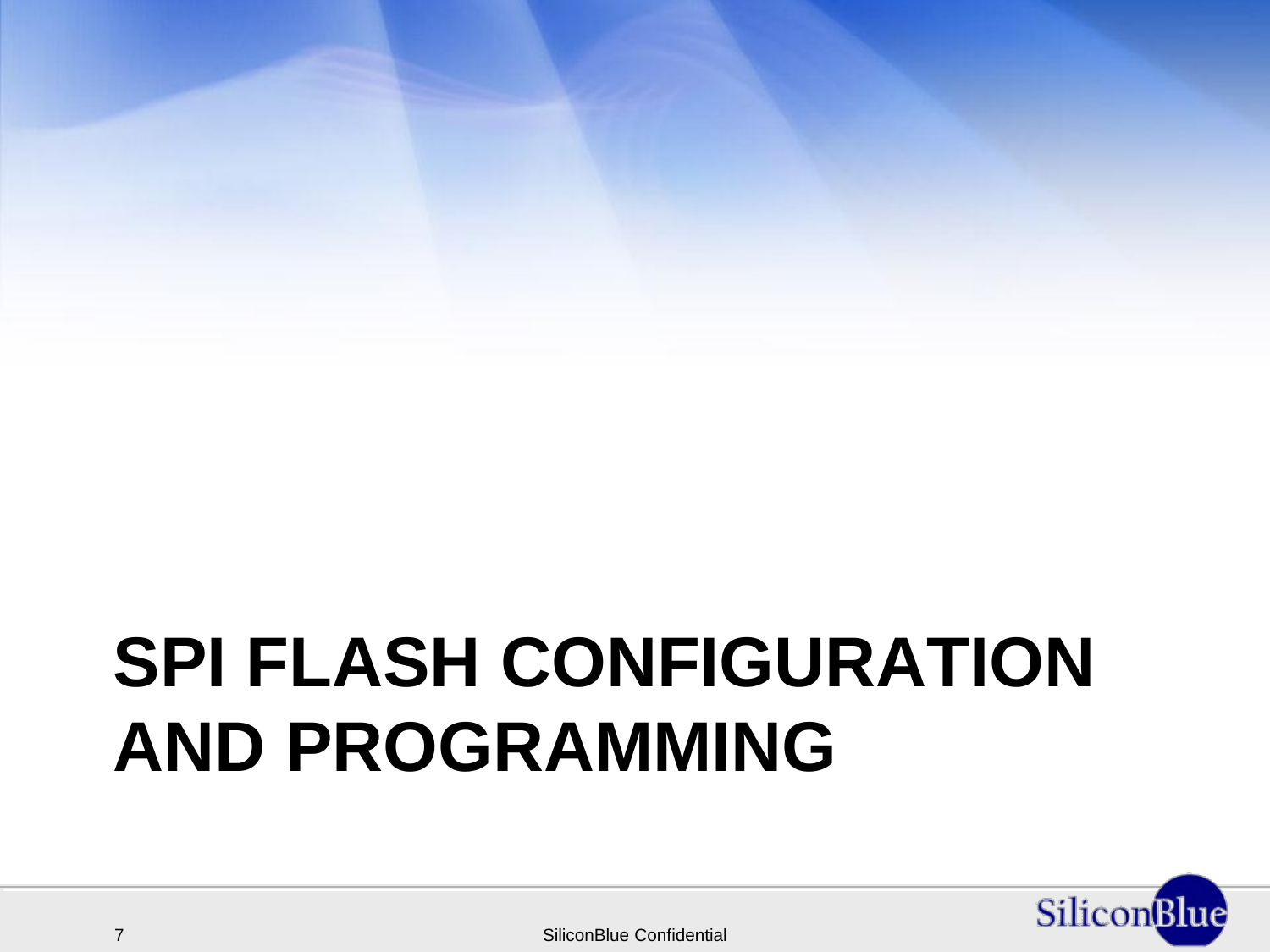### SPI Flash Configuration Options

- Two Ways:
	- On-board SPI flash
	- Off-board SPI flash

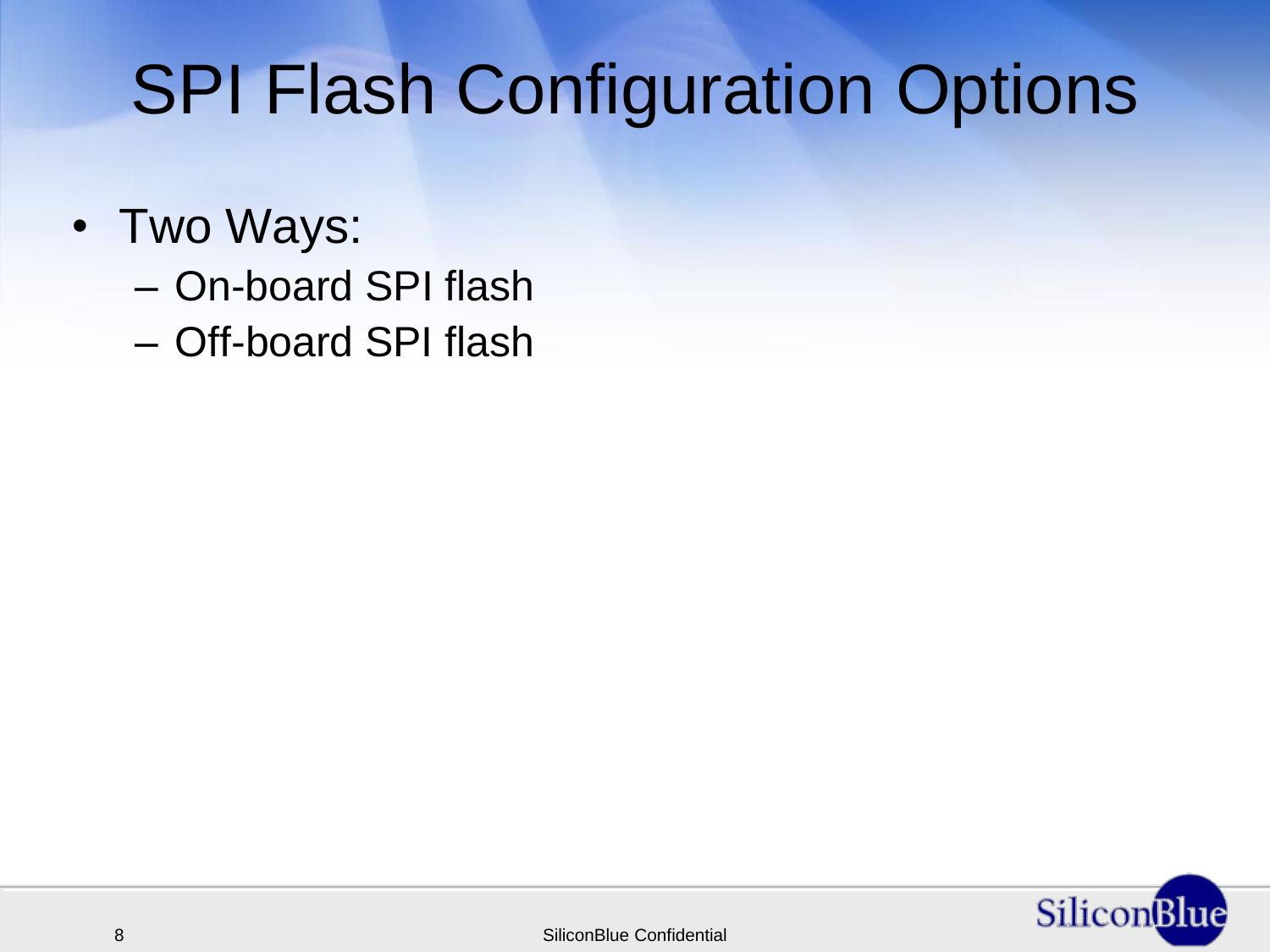#### On-Board Flash

- *Best for design needing frequent update*
- *Same as standard SRAM-based FPGA approach*

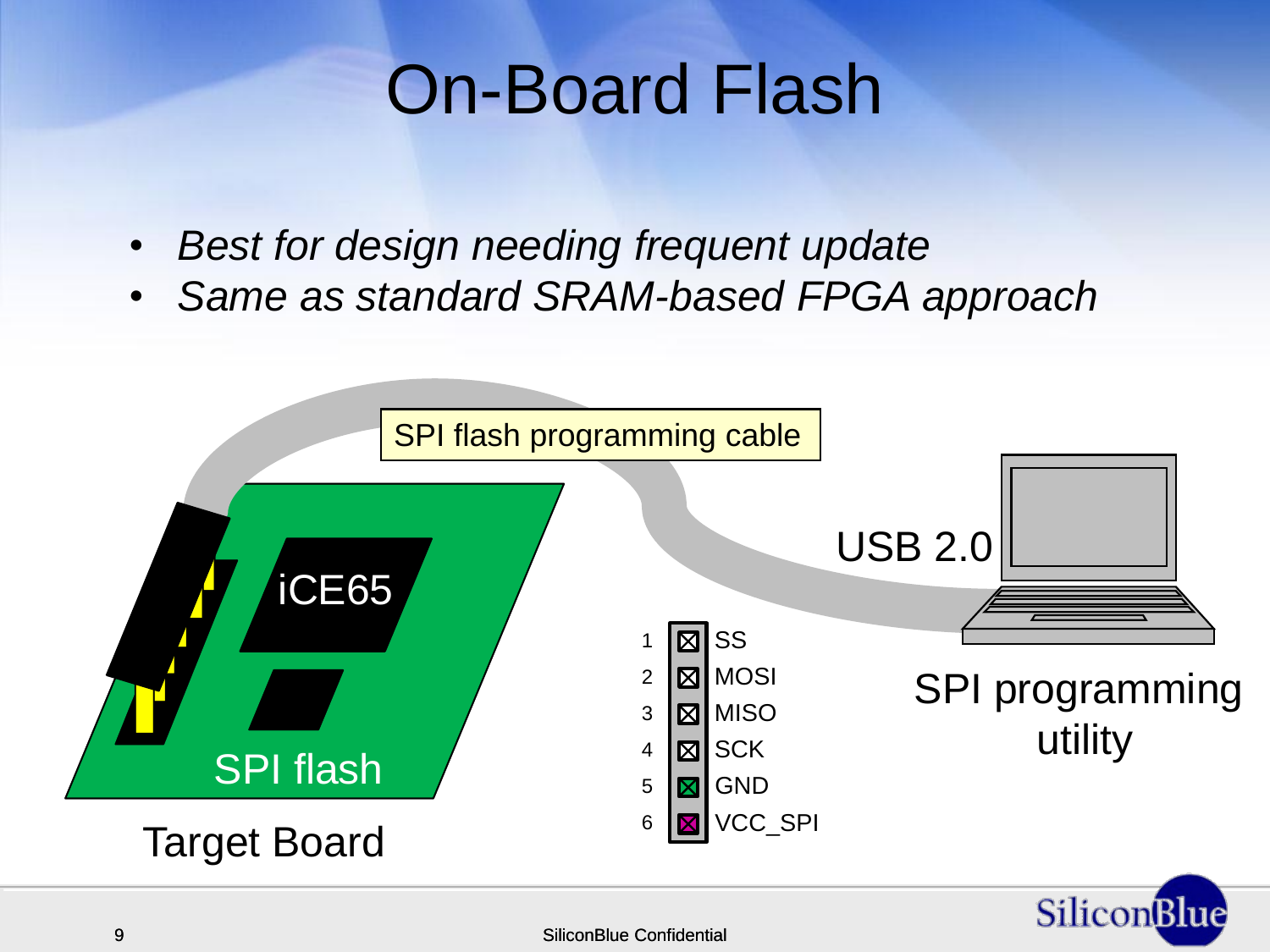#### Connections on Prototype

#### **Optional "Flying Leads"**

- Little to no board space required on prototype
- Connect to test points on board (Digilent part number: 6-Pin MTE)
- Optionally spot solder leads to pads on



Prototype does not have room for 6 pin header, so test points are used

iCE65

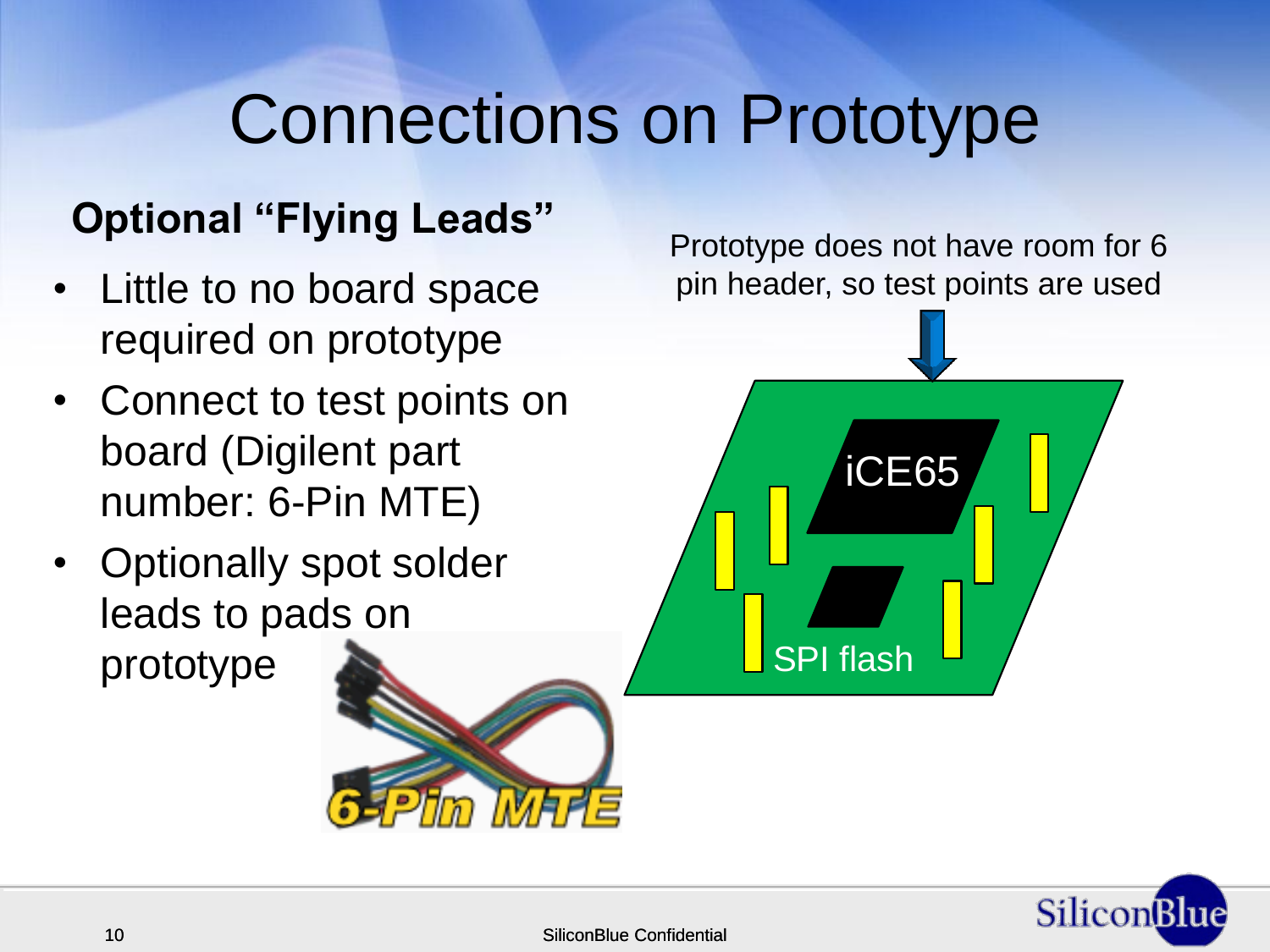# Recommended 3rd Party SPI Flash Programming Cables

|                     | Dedi-prog             | <b>Aardvark</b>                 |
|---------------------|-----------------------|---------------------------------|
| <b>Product Name</b> | <b>SF100</b>          | <b>I2C/SPI Host</b><br>Adapter  |
| Availability        | <b>Now</b>            | <b>Now</b>                      |
| Software            | DediProgrammer<br>Pro | <b>Flash Center</b><br>Software |
| <b>Unit Price</b>   | \$210                 | \$250                           |
|                     | $\frac{1}{2}$         |                                 |



11 SiliconBlue Confidential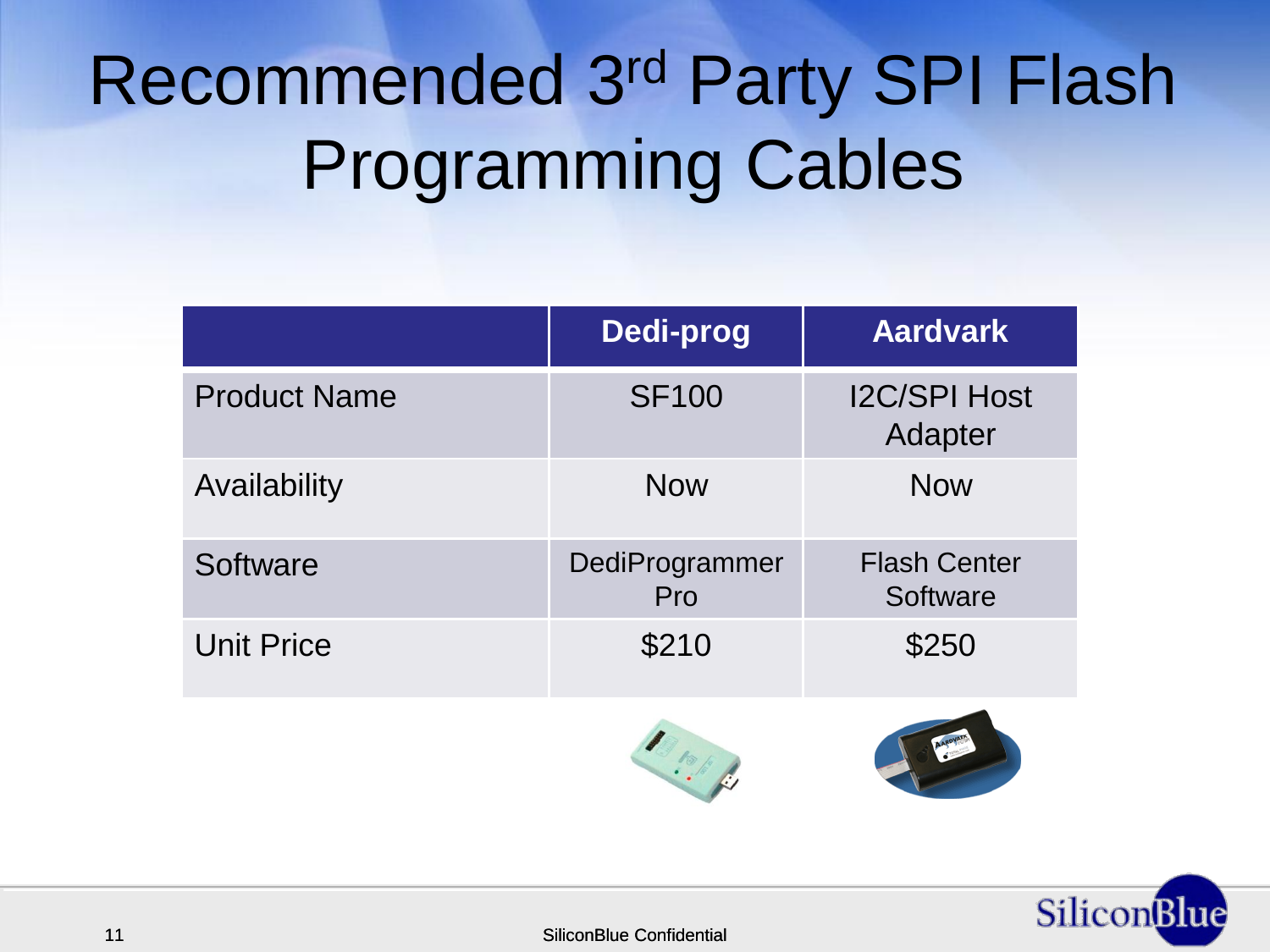#### Connection to SPI Flash

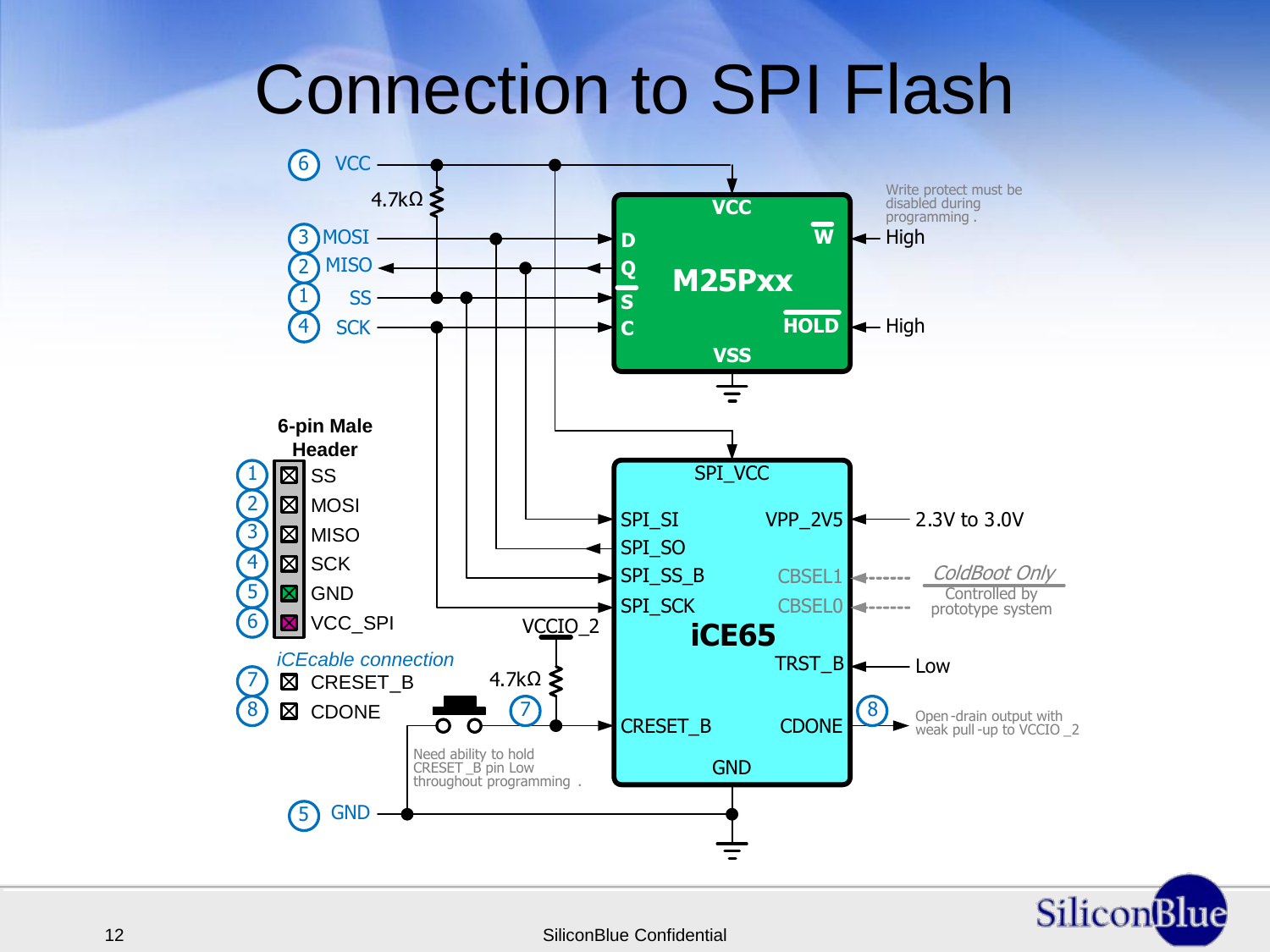### Using Remote Configuration Module

- *Easier migration to NVCM production model*
- *Same header can be used to program NVCM (ISP)*

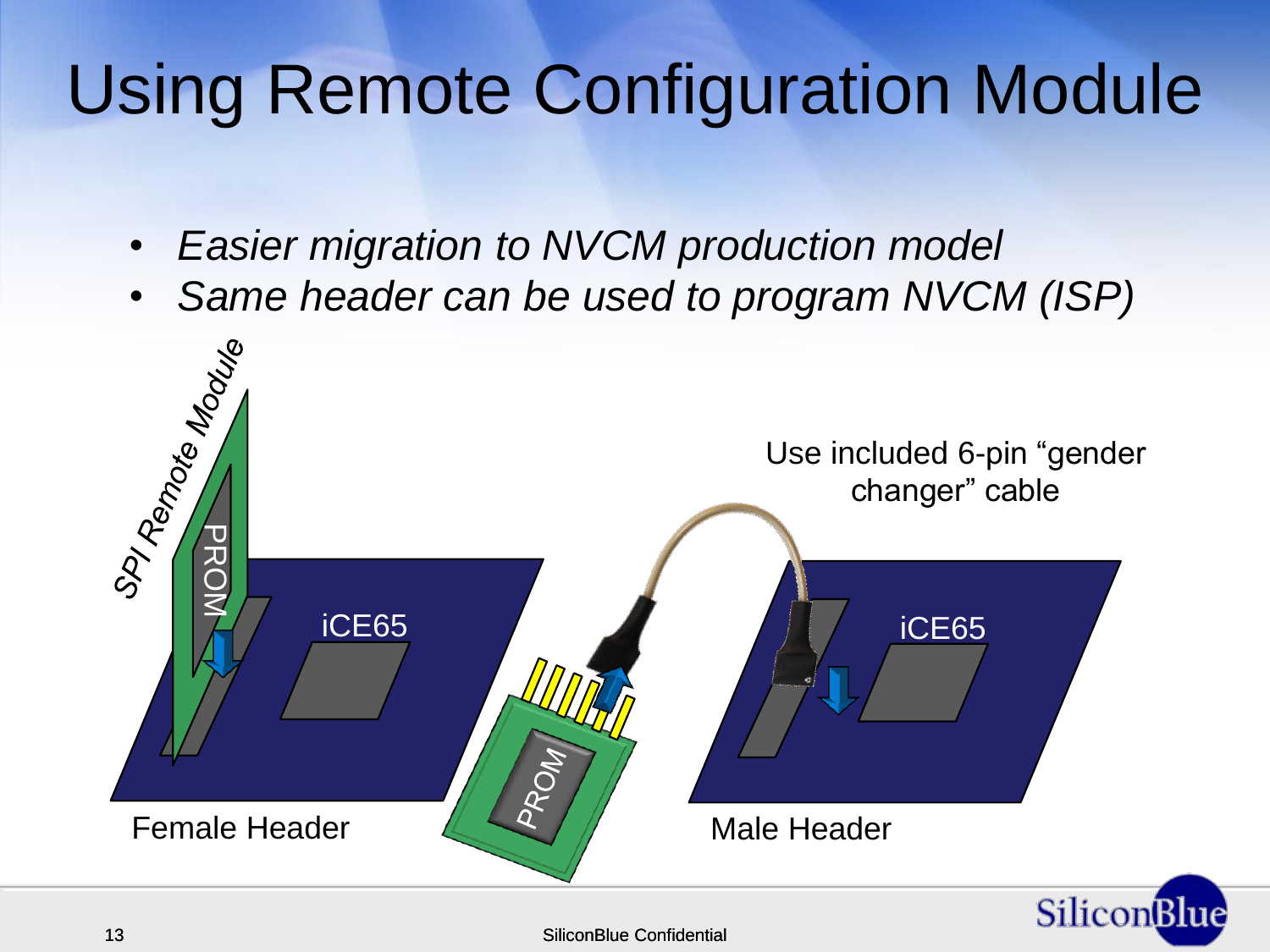#### Remote Configuration Module

- 16Mbit SPI storage module
	- 3.3V M25P16 Flash PROM
	- Large enough for multiple ColdBoot, WarmBoot images
- Program using download cable
	- Plugs directly into cable
- After programming, plug it into iCE65 prototype
- Includes 6-pin "gender changer" cable
- Can be purchased from Digilent Inc.

[www.digilentinc.com/Products/Detail.cfm?NavTop=2&NavSub=489&Prod=PMOD-SF](https://www.digilentinc.com/Products/Detail.cfm?NavTop=2&NavSub=489&Prod=PMOD-SF)



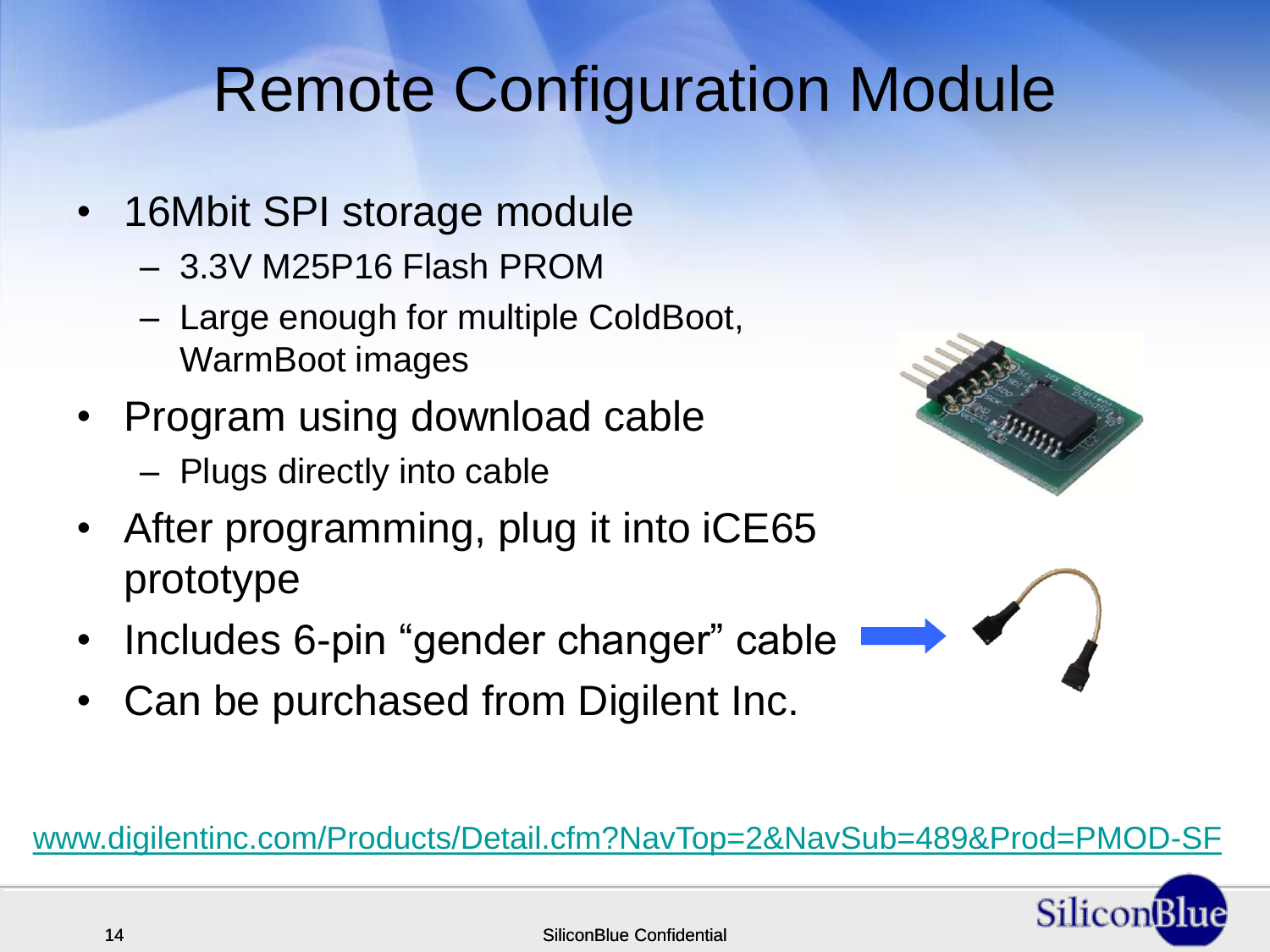# Connection to Remote Configuration Module



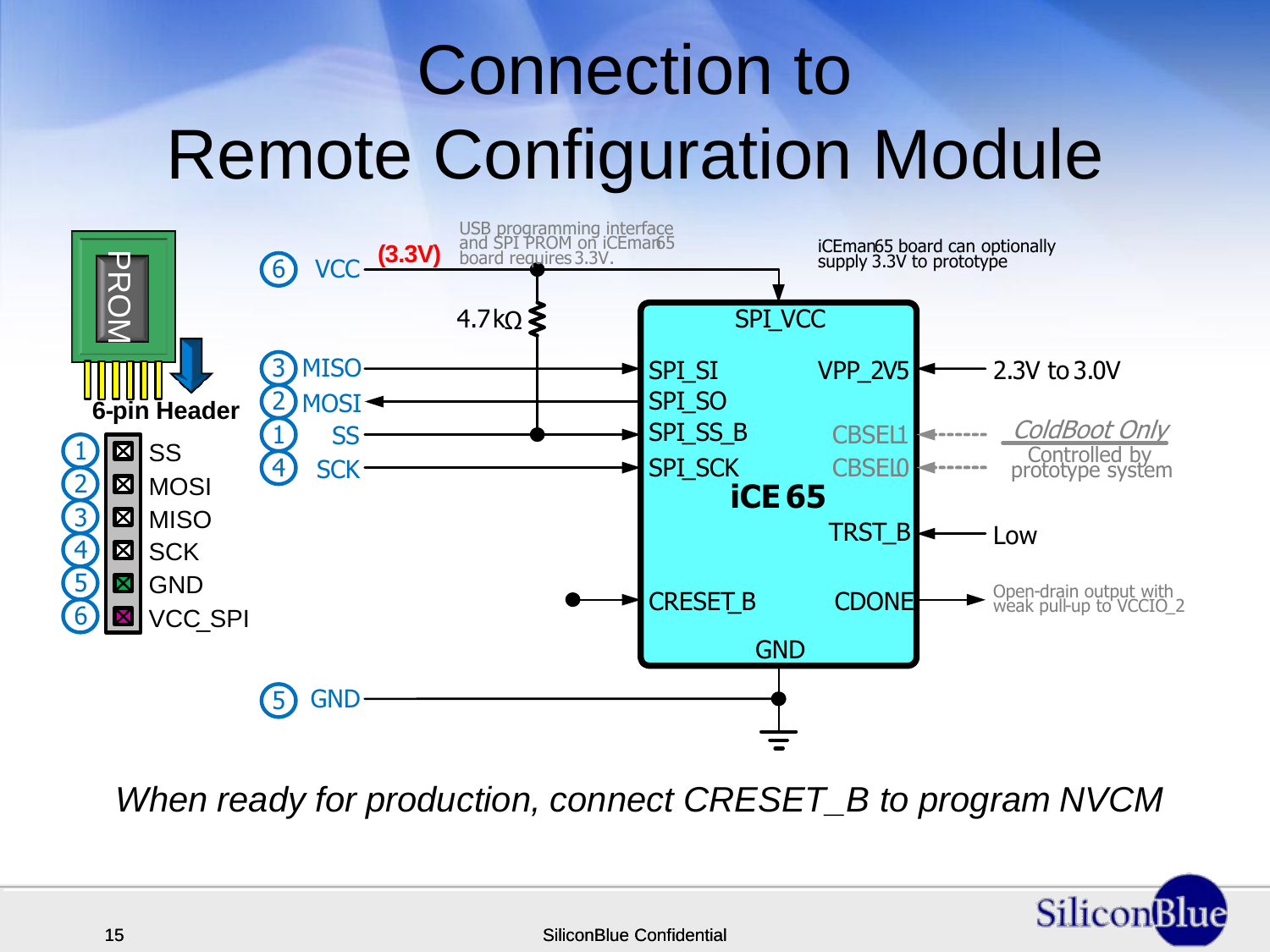# **SYSMEM CONFIGURATION AND PROGRAMMING**

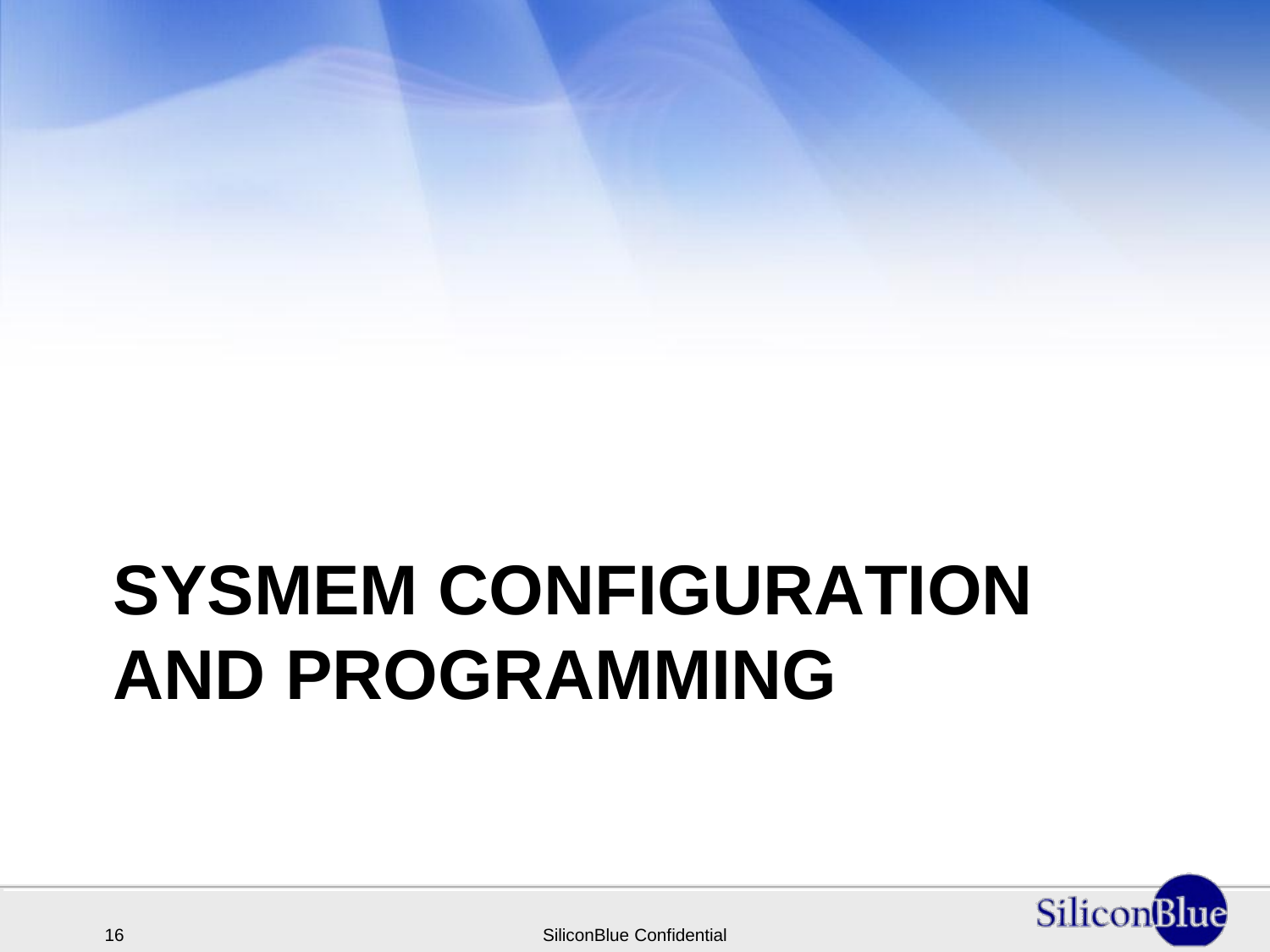## SysMem Configuration

- *Saves extra memory cost*
- *Provides seamless field upgrade capability*
- *Familiar to all FPGA designers*





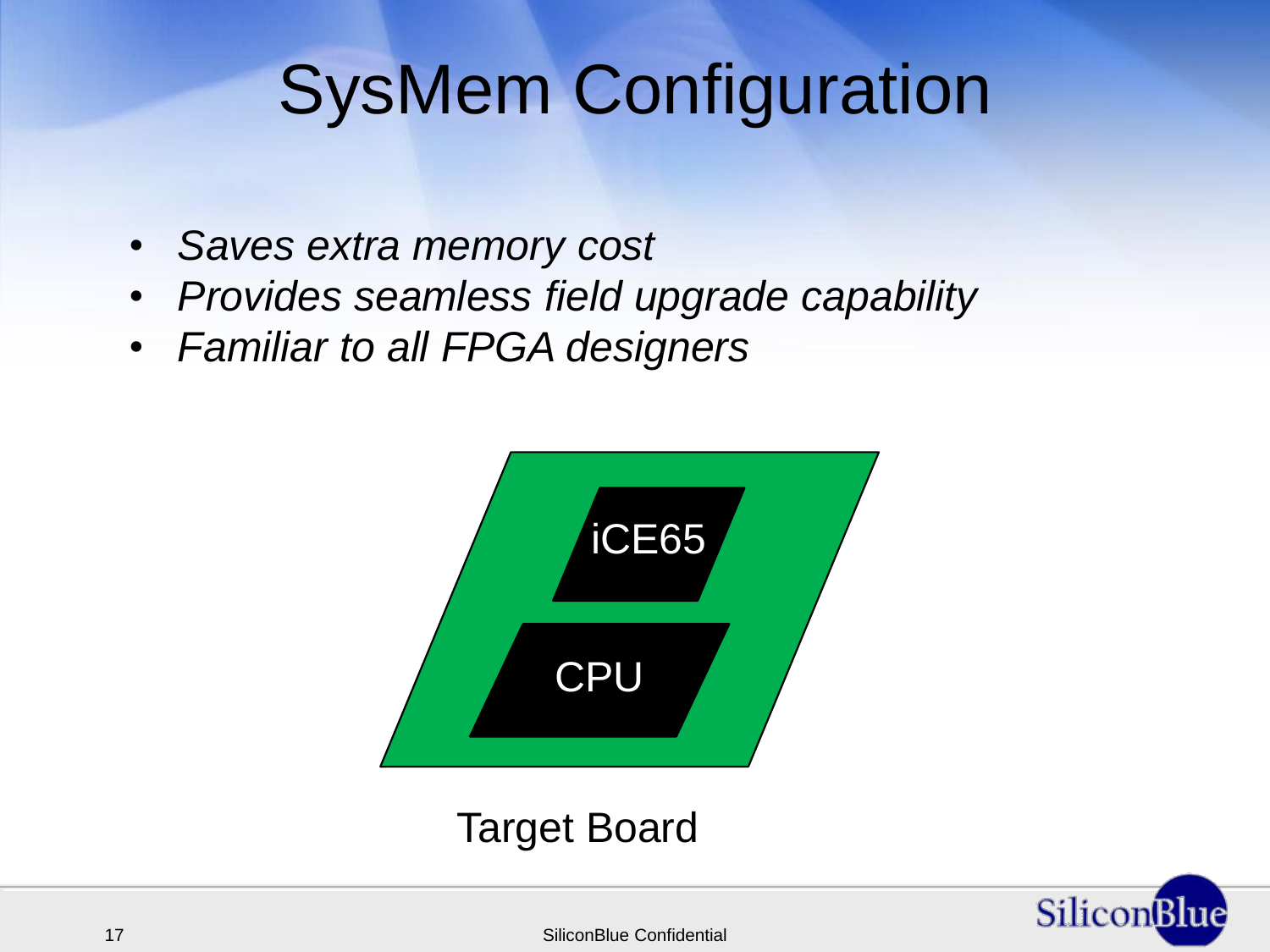# SysMem Configuration Connections

- Also known as "processor/CPU configuration"
- Very popular & well known to FPGA designers
- Reference code available in ARM, MIPS, & PXA270



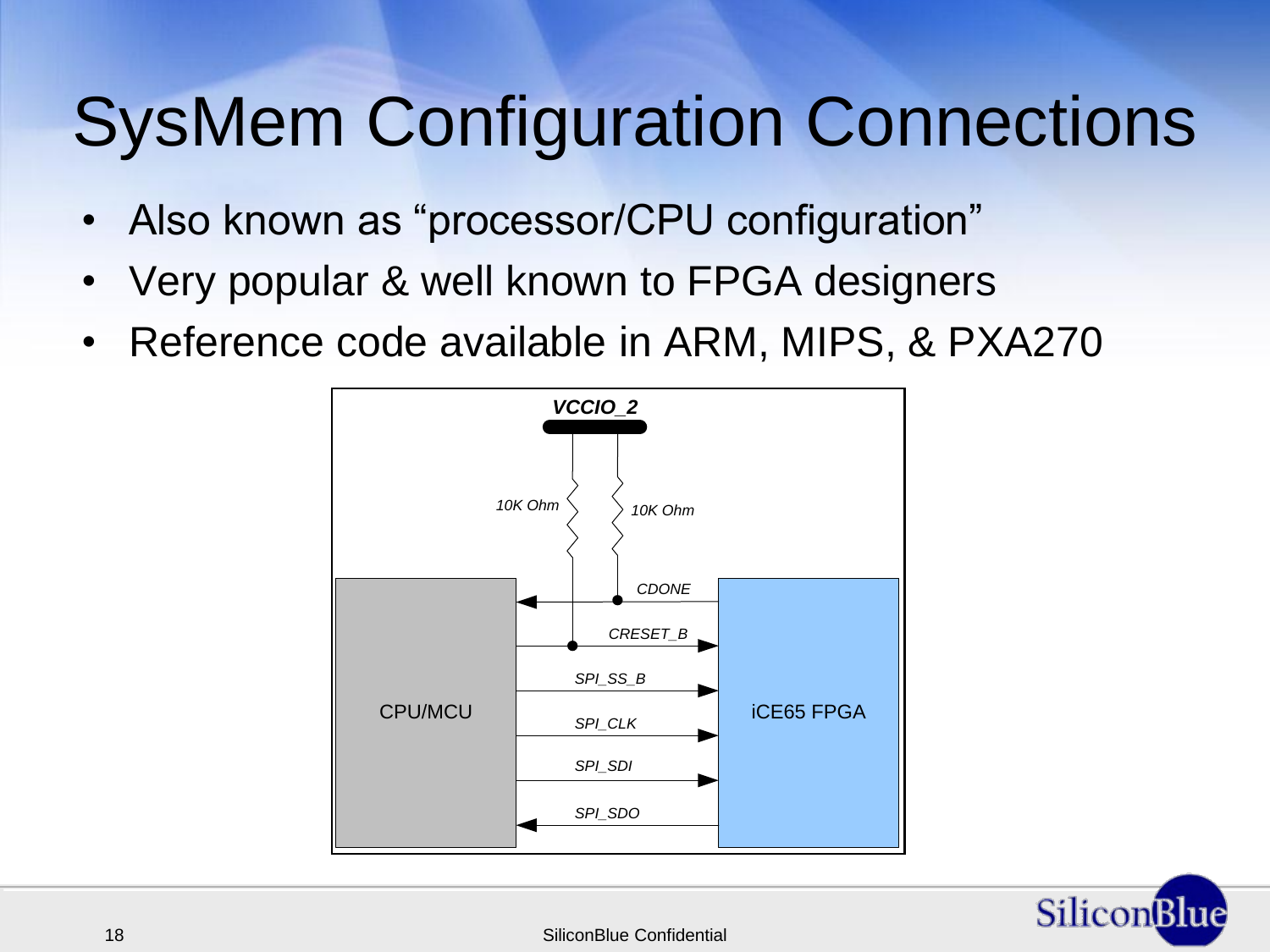#### Configuration Procedures

- 1. Set SPI\_SS\_B to low
- 2. Pulse CRESET\_B low for at least 200 ns
- 3. Wait 300 µs for internal CRAM to be cleared
- 4. Send NVCM power off instructions (to minimize power)
- 5. Send entire bitstream file with 5 ~ 25MHz and 50% duty cycle clock, drive data with falling edge clock with MSB first
- 6. Continue to send extra 50 clocks, CDONE pin will go high
- 7. Release all SPI I/F, iCE65 should enter user mode

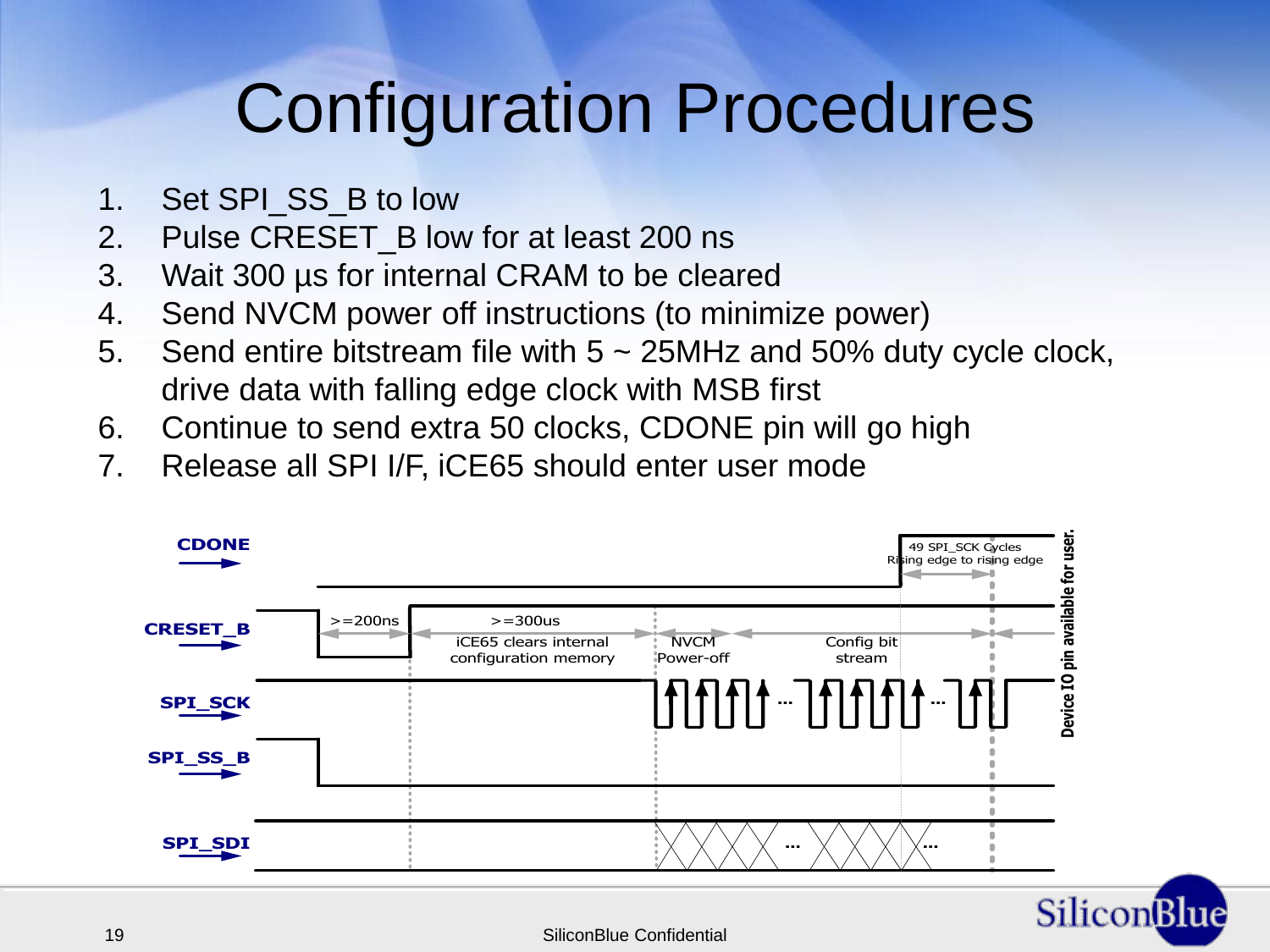#### Configuration File Update

- Bitstream file can be stored in the system memory or implemented as part of the CPU/processor code
- When implemented as part of CPU code, it will allow virtually seamless field upgrade
	- FPGA configuration file will be updated during firmware update

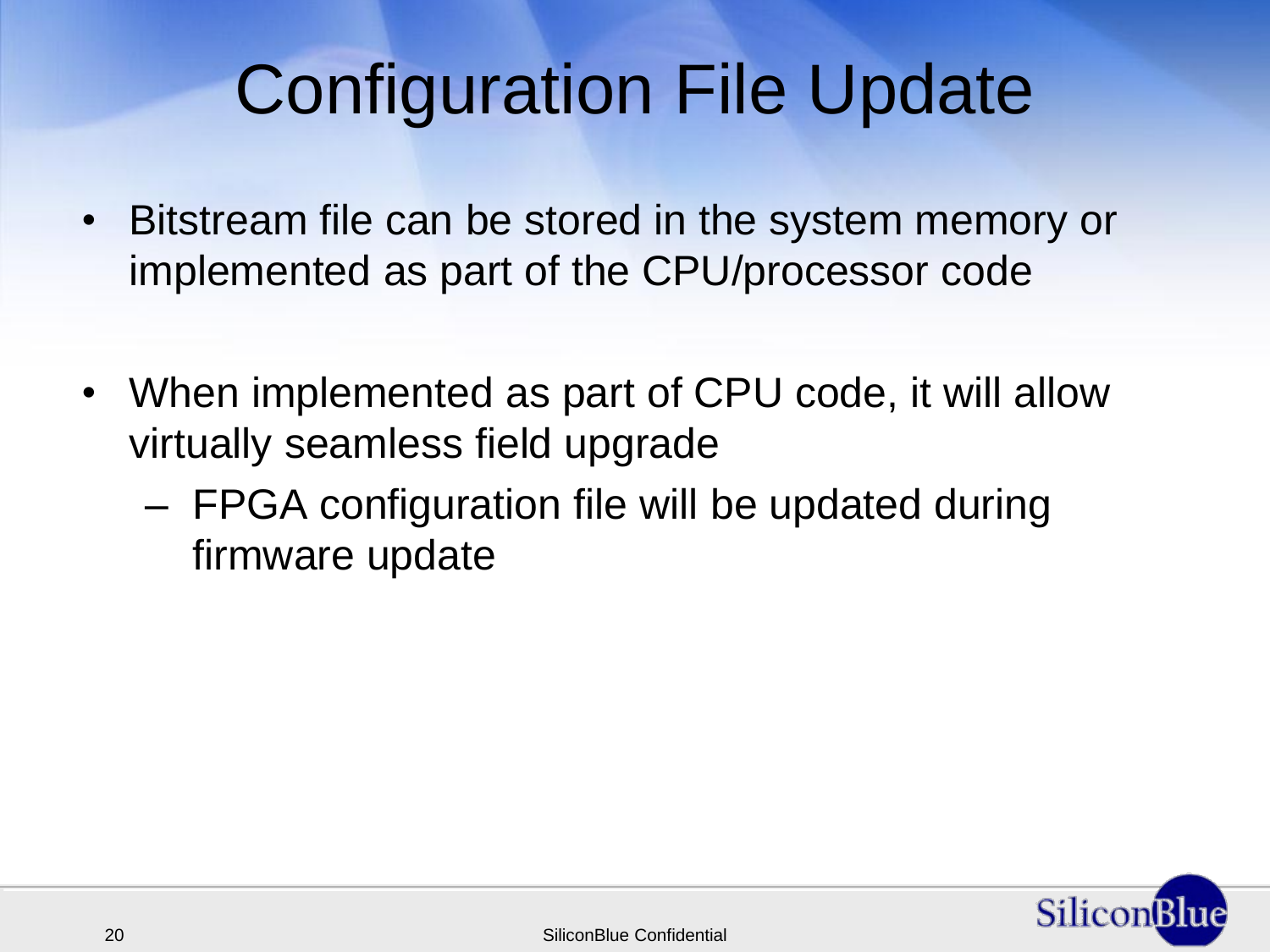#### **Conclusion**

- Three options = Maximum flexibility
- Choose the iCE65 configuration mode that best matches *your* application requirements
	- Self-loaded (automatically "boot" at power-up)
	- ASIC-like single chip option
	- Ability to do field upgrade
- No Limits: Use just one mode or use all three in the same application

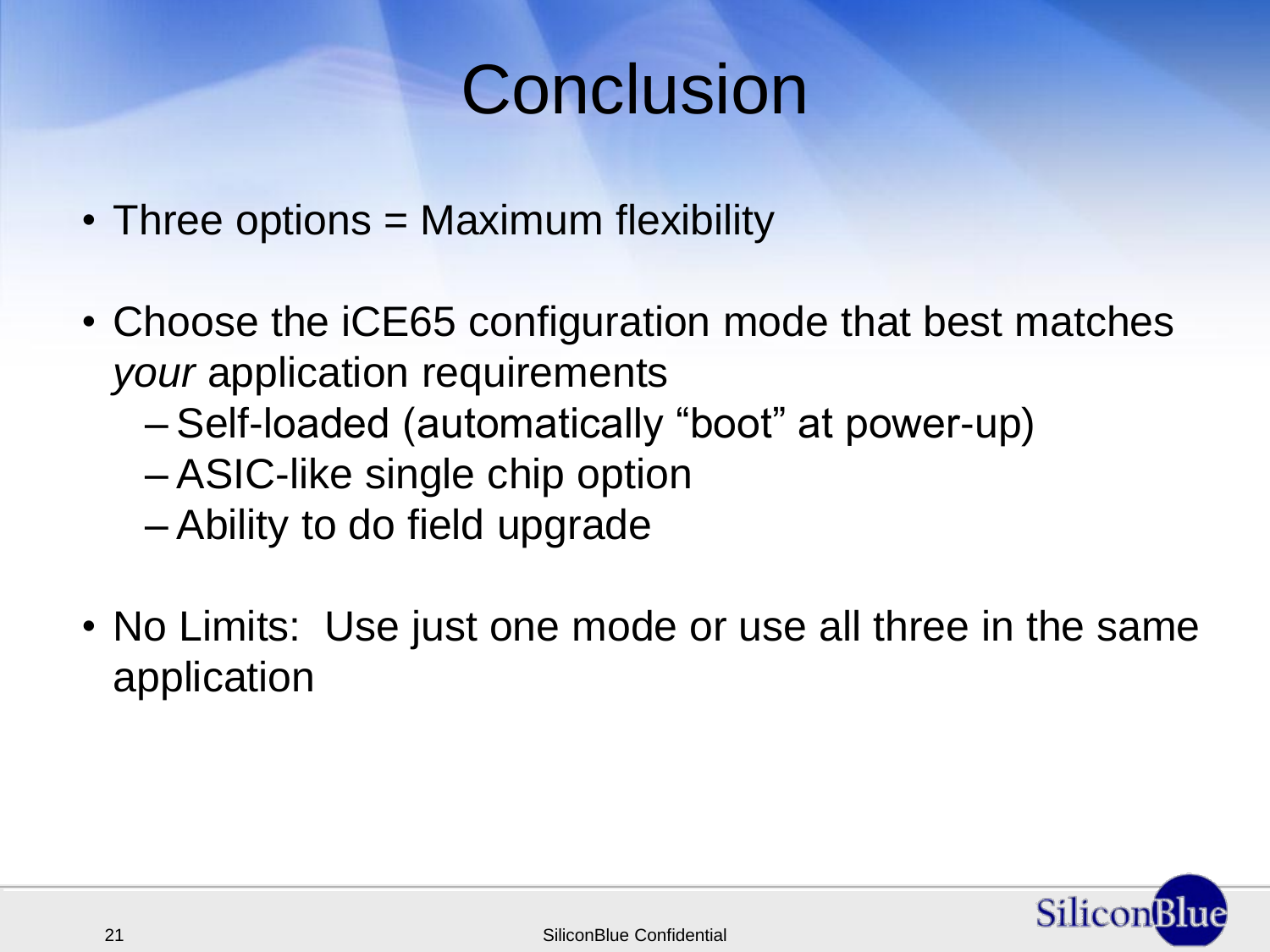# **NVCM PROGRAMMING LOGISTICS**

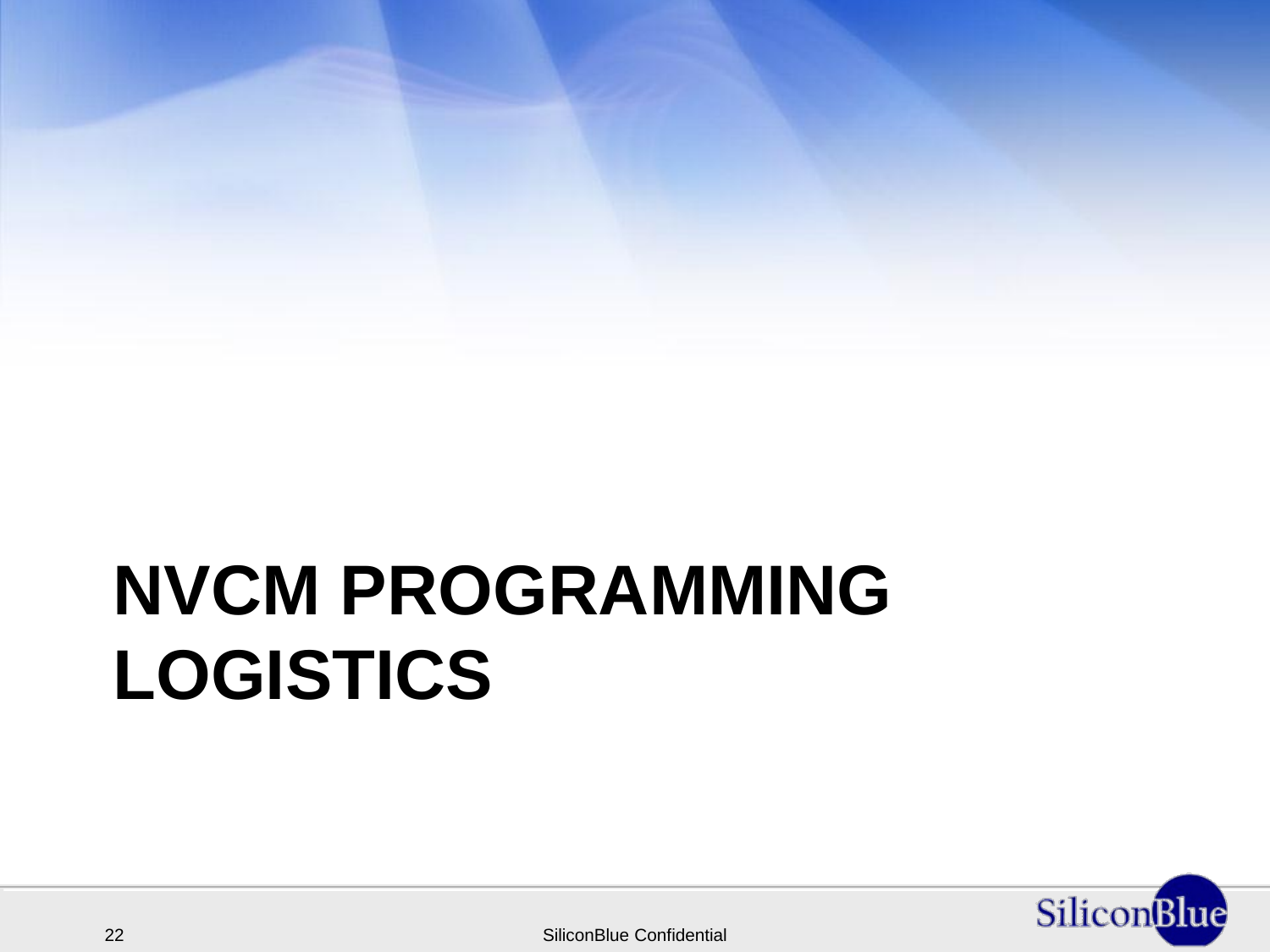#### Programming Success Factors and Influences

#### Factor

- Robust electrical connections between the programmer and the device
	- Clean, strong contacts
	- Careful handling
- Proper application of electrical pulses to sufficiently program the device
	- Number of pulses
	- Timing

#### **Influence**

• Qualified hardware that is well maintained

- Latest released programming software
- Proper board design and layout (In-System Programming)

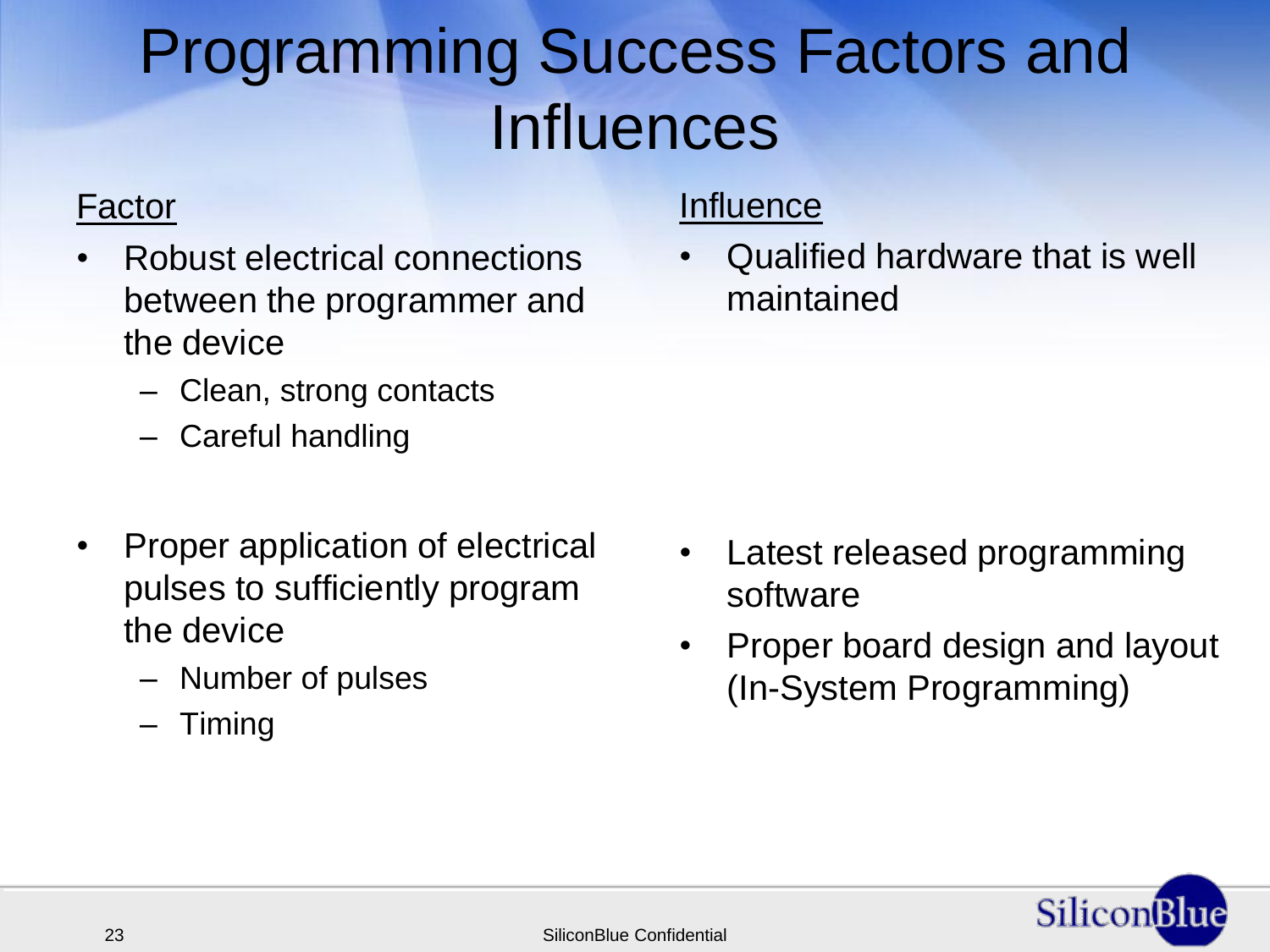### Prototype NVCM Programming

- Prototype programming support is intended for low quantities, typically less than 100 units
- Two methods are supported:
	- **ISP** with iCEcable Programming Kit: Devices are mounted on customer"s board with a header for programming
		- Header can be used for both SPI configuring and NVCM programming
	- **Stand-alone station** with iCEprog Programming Kit

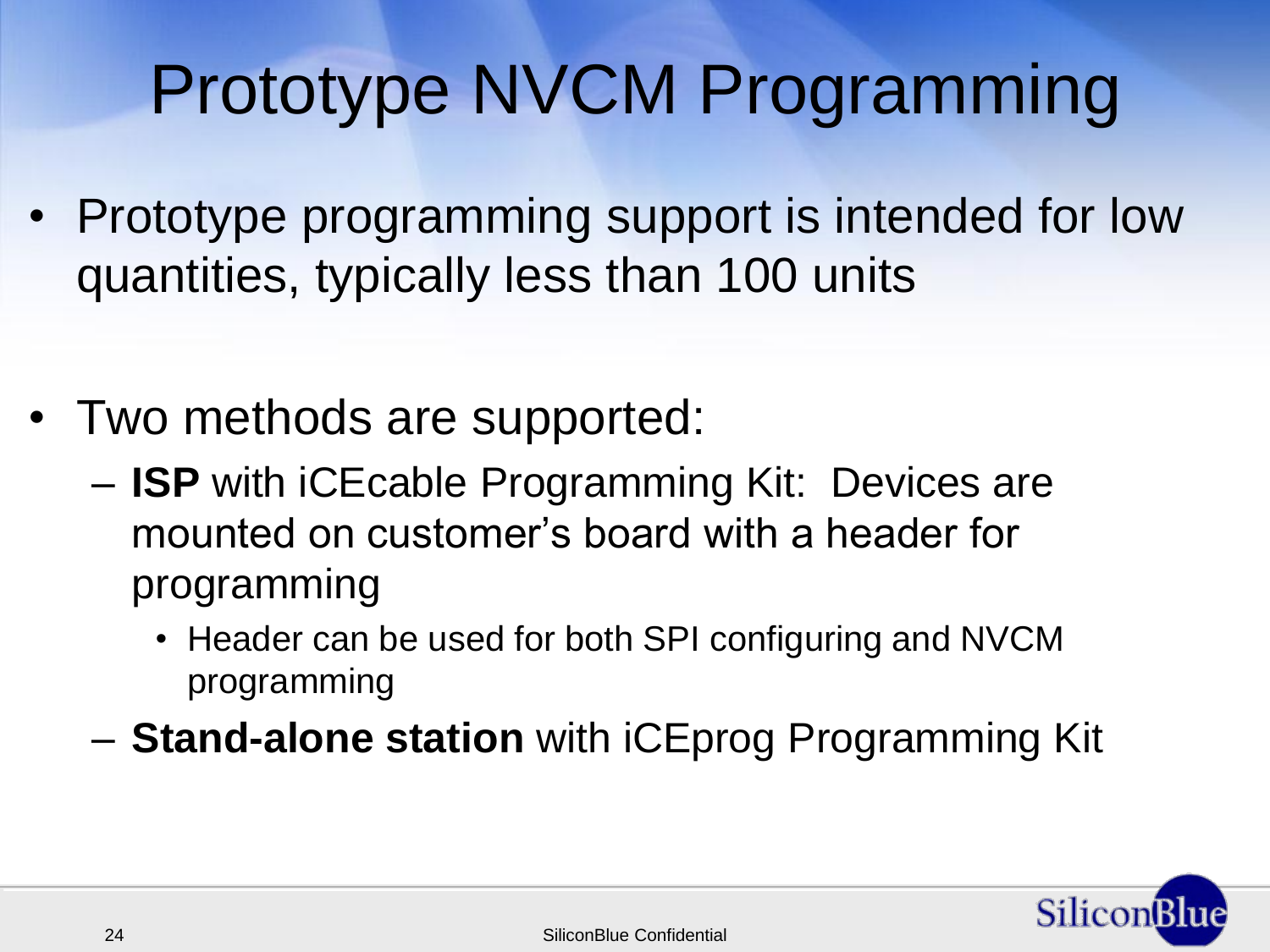#### Production Programming

- Production programming support is intended for large quantities
- Objective is to ensure customer satisfaction by:
	- Maximizing programming yield
		- Note that mounted devices are considered "consumed" and not eligible for return
		- SBT will not accept non-blank devices for return
	- Simplify board and system design
	- Removing barriers to customer adoption

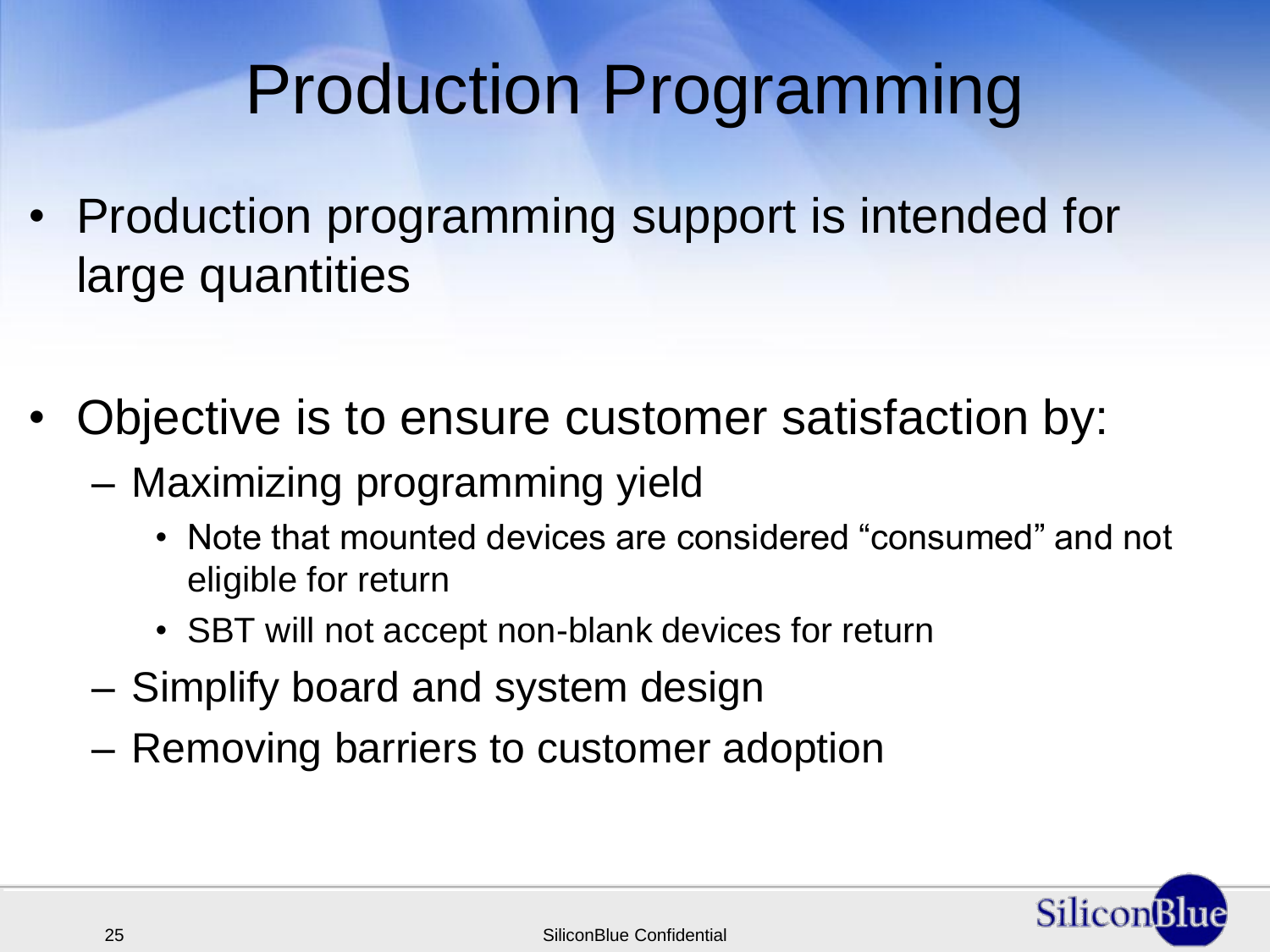## Production Programming Options

- Factory programmed iCE devices
	- **Low programming cost**
	- **No programming yield issues**: All devices shipped are guaranteed to be properly programmed
	- **Secure**: Security bit prevents examination of NVCM contents
	- **Customization** available (such as marking)
- Non-ISP programming by customer
	- Using iCEprog for 1000 to 5000 units
	- Using qualified 3rd party equipment Dediprog (http://www.dediprog.com)
- Qualified programming house (available mid-2010)
	- Using qualified 3rd party equipment

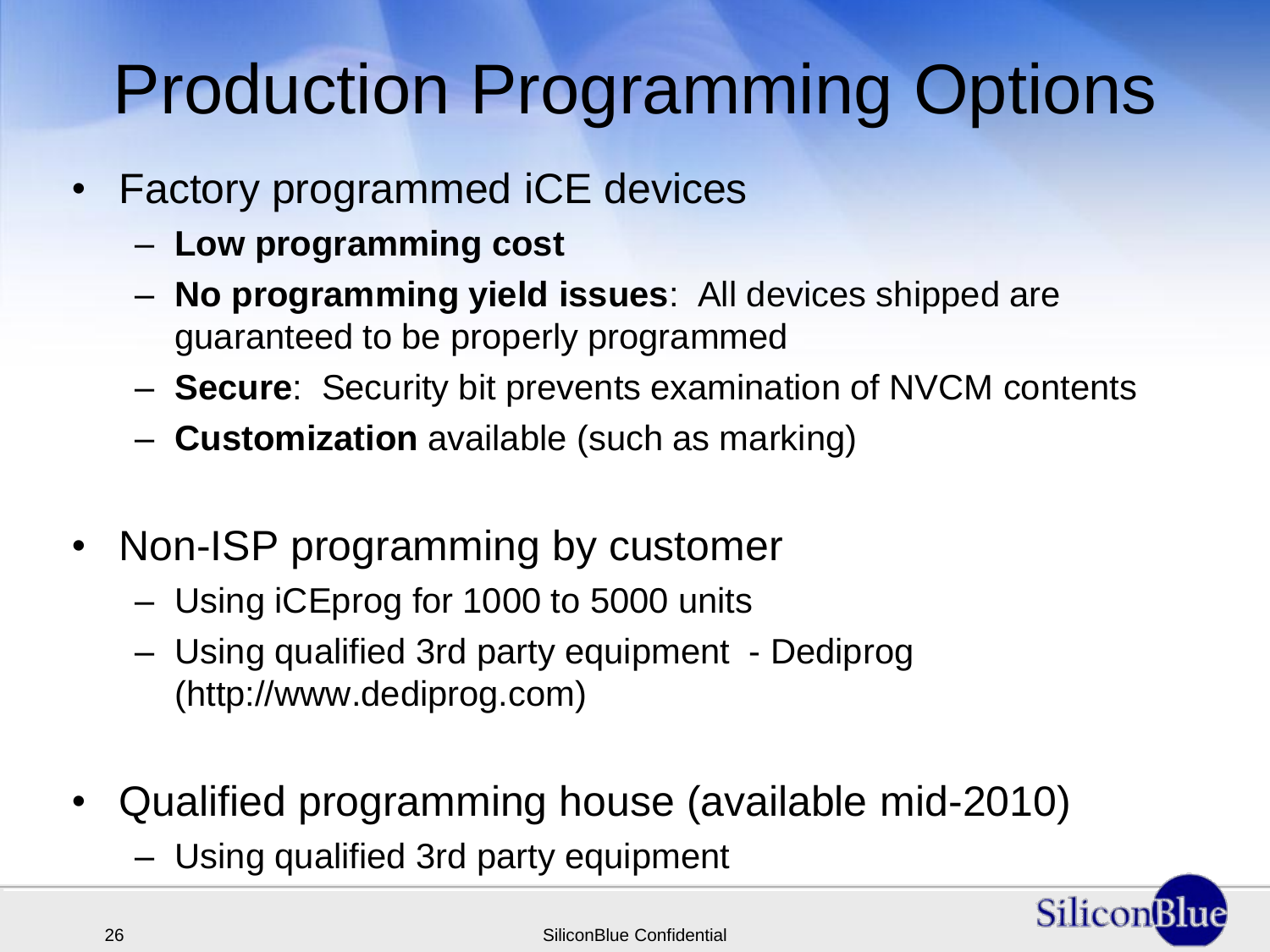#### Summary of Production Programming **Options**

| <b>Option</b>                             | <b>Benefit</b>                                                                                                                            | <b>Risk</b>                                                                                                                                                                  | <b>Supported</b><br><b>Packages</b>                 | <b>Other</b>                                   |
|-------------------------------------------|-------------------------------------------------------------------------------------------------------------------------------------------|------------------------------------------------------------------------------------------------------------------------------------------------------------------------------|-----------------------------------------------------|------------------------------------------------|
| Factory<br>Programming                    | • Low (no) cost<br>• Least impact to<br>customer<br>• Secure – security bit<br>locks design<br>• Allows special support<br>(e.g. marking) | • None                                                                                                                                                                       | $\cdot$ All                                         |                                                |
| <b>Customer</b><br>Non-ISP<br>Programming | • Customer controls<br>programming                                                                                                        | • Limited quantities for<br>iCEprog stand-alone<br>programmer $(1K - 5K)$<br>• 3 <sup>rd</sup> party equipment<br>(Dediprog)<br>• Yield loss is customer's<br>responsibility | $\cdot$ VQ100<br>$\cdot$ CB132/196<br>$\cdot$ CB284 | • CS36, CS63<br>and CC72 not<br>supported      |
| Qualified<br>Programming<br>House         | • Customer can choose<br>vendor                                                                                                           | • 3 <sup>rd</sup> party equipment not<br>available until mid -<br>2010                                                                                                       | $\cdot$ VQ100<br>$\cdot$ CB132/196<br>$\cdot$ CB284 | <b>CS36, CS63</b><br>and CC72 not<br>supported |

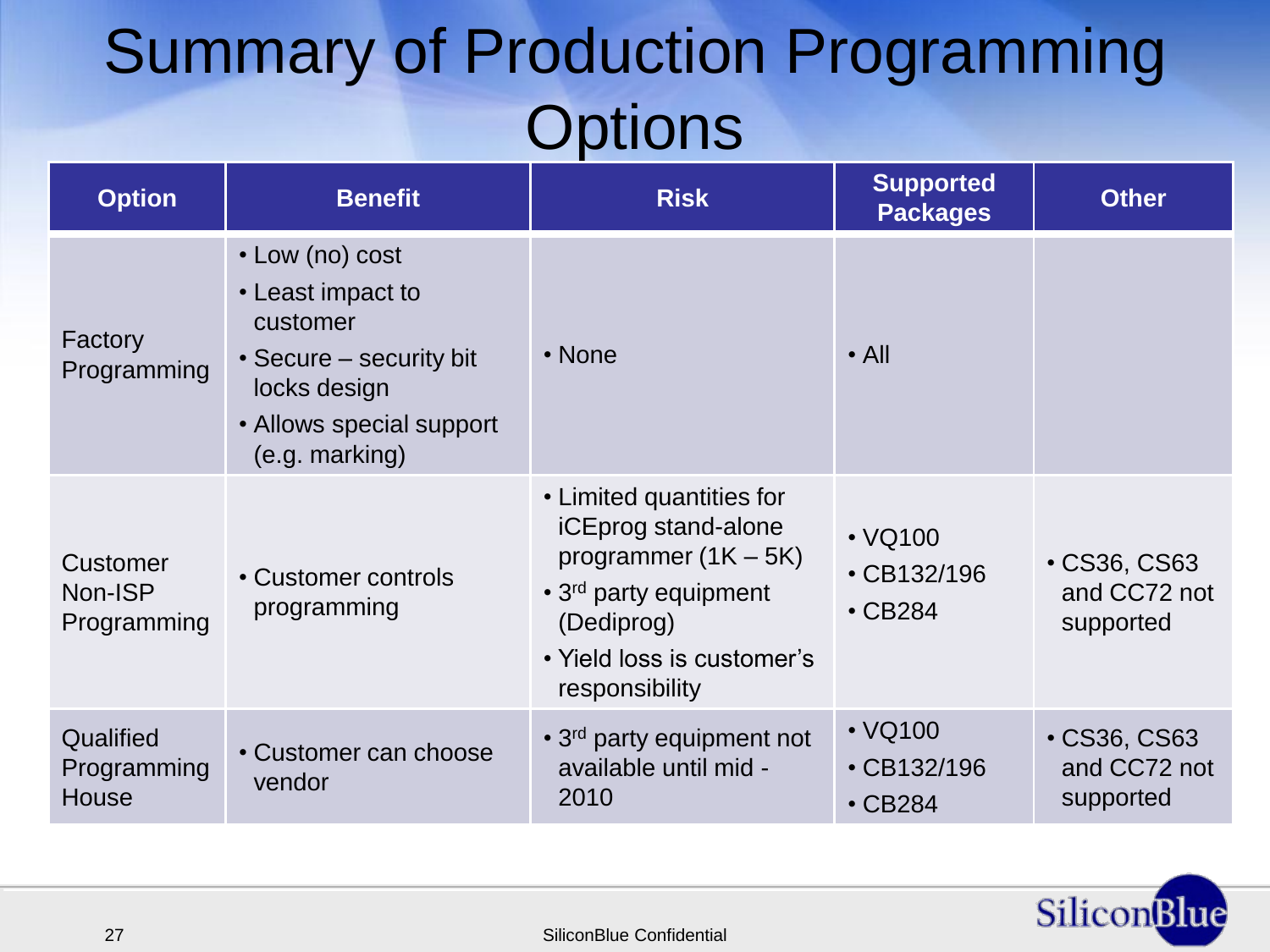# **SILICONBLUE PROGRAMMING PRODUCTS**



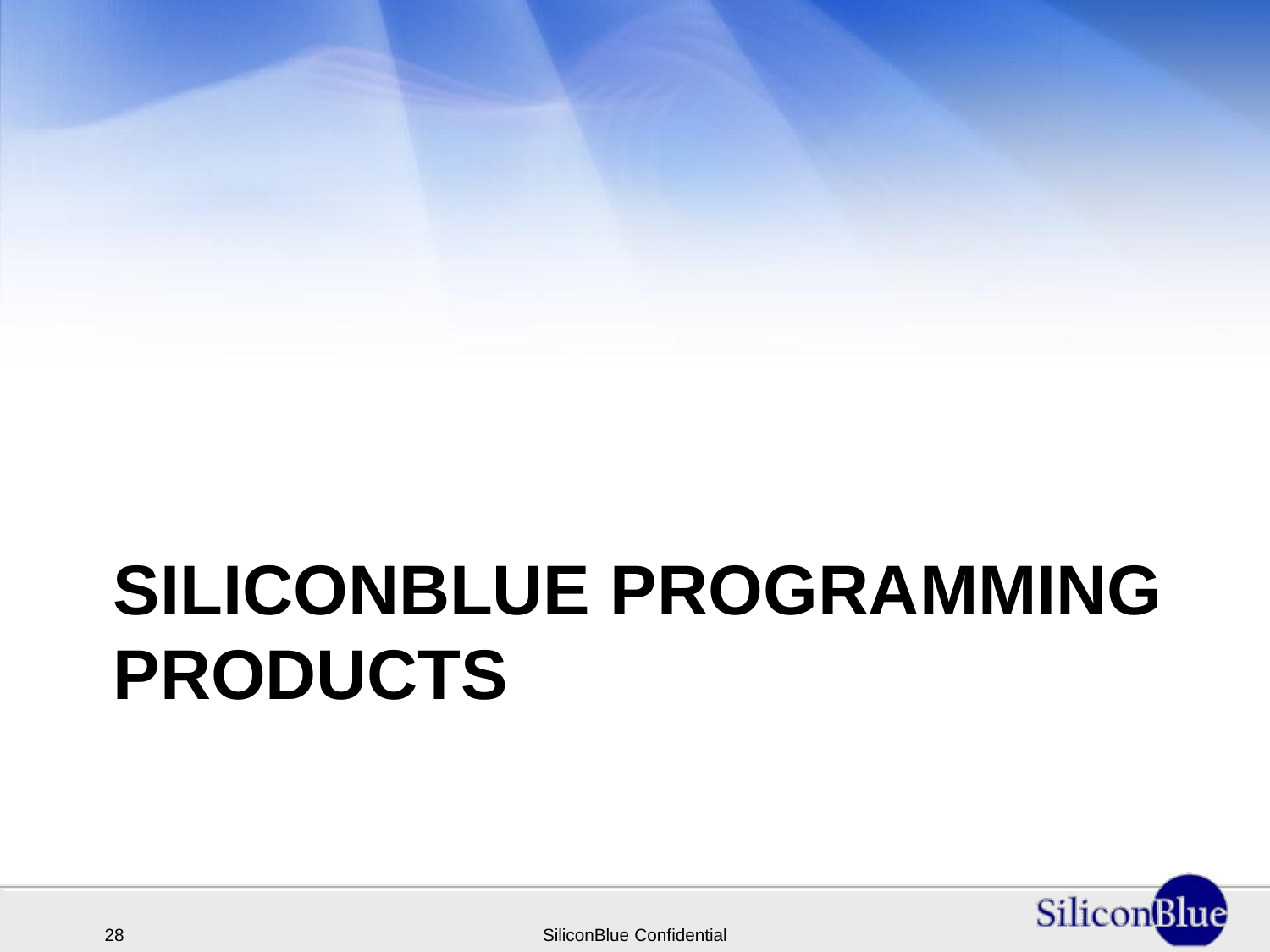### iCEcable Programming Kit

| <b>Cable</b>    |            | <b>ICEchip Software</b> |            | <b>Comments</b>              |
|-----------------|------------|-------------------------|------------|------------------------------|
| <b>Model</b>    | Avail      | <b>Version</b>          | Avail      |                              |
| <b>iCEcable</b> | <b>Now</b> | 2.x & Up                | <b>Now</b> | Improvements; faster support |



29 SiliconBlue Confidential

SiliconBlue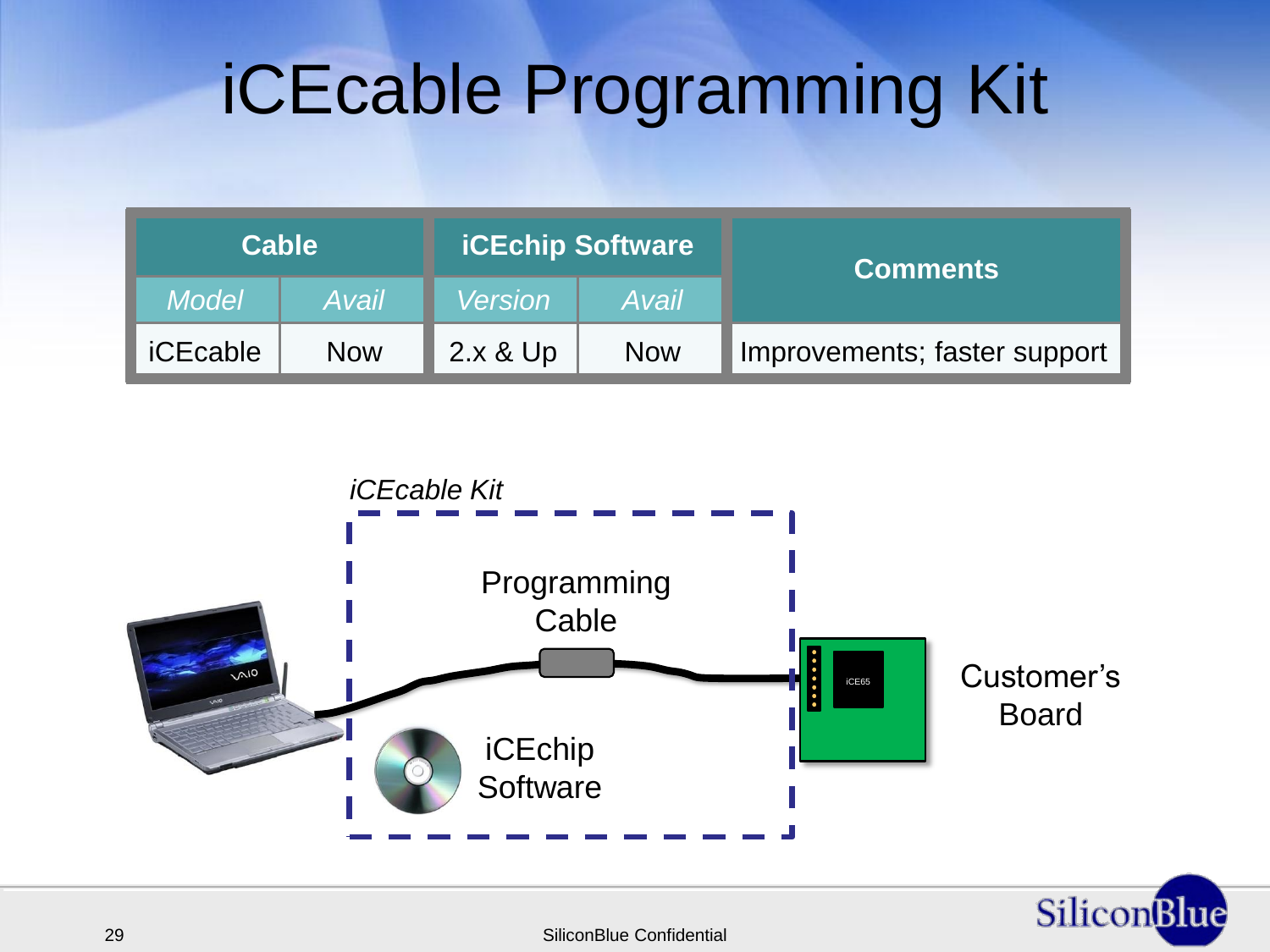# iCEprog Programming Kit

| <b>Cable</b>    |            | <b>iCEprog</b> |            | <b>ICEchip Software</b> |            | <b>Comments</b>              |
|-----------------|------------|----------------|------------|-------------------------|------------|------------------------------|
| <b>Model</b>    | Avail      | <b>Model</b>   | Avail      | <b>Version</b>          | Avail      |                              |
| <b>iCEcable</b> | <b>Now</b> | 1050           | <b>Now</b> | 2.1.5                   | <b>Now</b> | Improve<br>manufacturability |

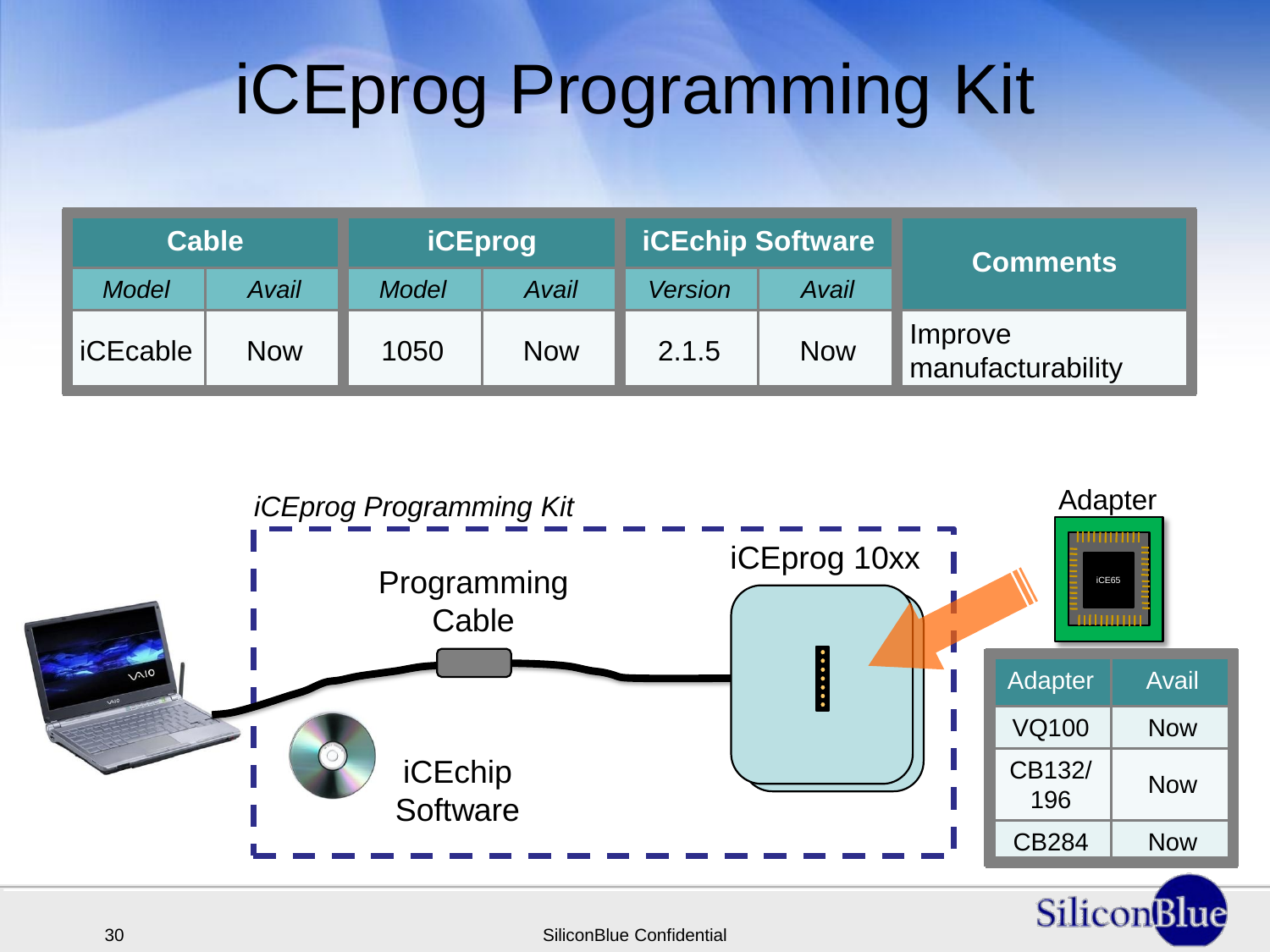# **DEDIPROG PROGRAMMING PRODUCTS**

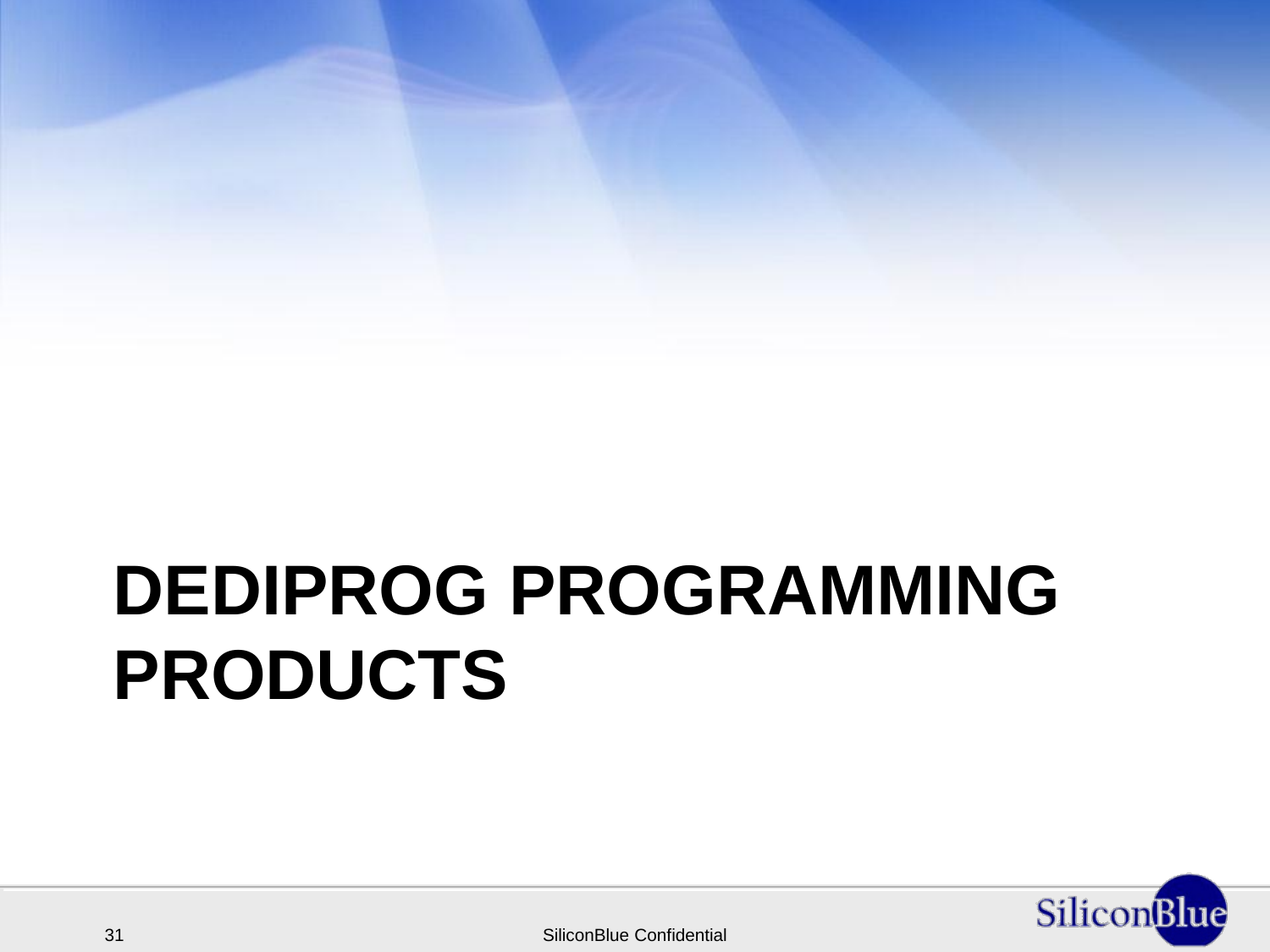#### Summary of Dediprog Programming **Products**

| <b>Gang Programming Products</b> | <b>Description</b>                                                                               |
|----------------------------------|--------------------------------------------------------------------------------------------------|
| Race 100-S4                      | • 4 position gang programmer<br>http://www.dediprog.com/SPI-flash-gang-<br>programmer/Race100-S4 |
| Race 100-S8                      | • 8 position gang programmer<br>http://www.dediprog.com/SPI-flash-gang-<br>programmer/Race100-S8 |

| <b>Socket Adapter Products</b> | <b>Description</b>                           |
|--------------------------------|----------------------------------------------|
| 050-VQ100-1414                 | • Race 100 Socket adapter for VQ100 packages |
| 50-CB-196-88                   | • Race 100 Socket adapter for CB196 packages |
| 50-CB-132-88                   | • Race 100 Socket adapter for CB132 packages |
| 50-CB-284-88                   | • Race 100 Socket adapter for CB284 packages |

| <b>Cable Products</b> | <b>Description</b>                                                                  |
|-----------------------|-------------------------------------------------------------------------------------|
| SF100-SBT             | • Supports iCE65 SRAM configuration, plus generic SPI flash<br>• NVCM not supported |

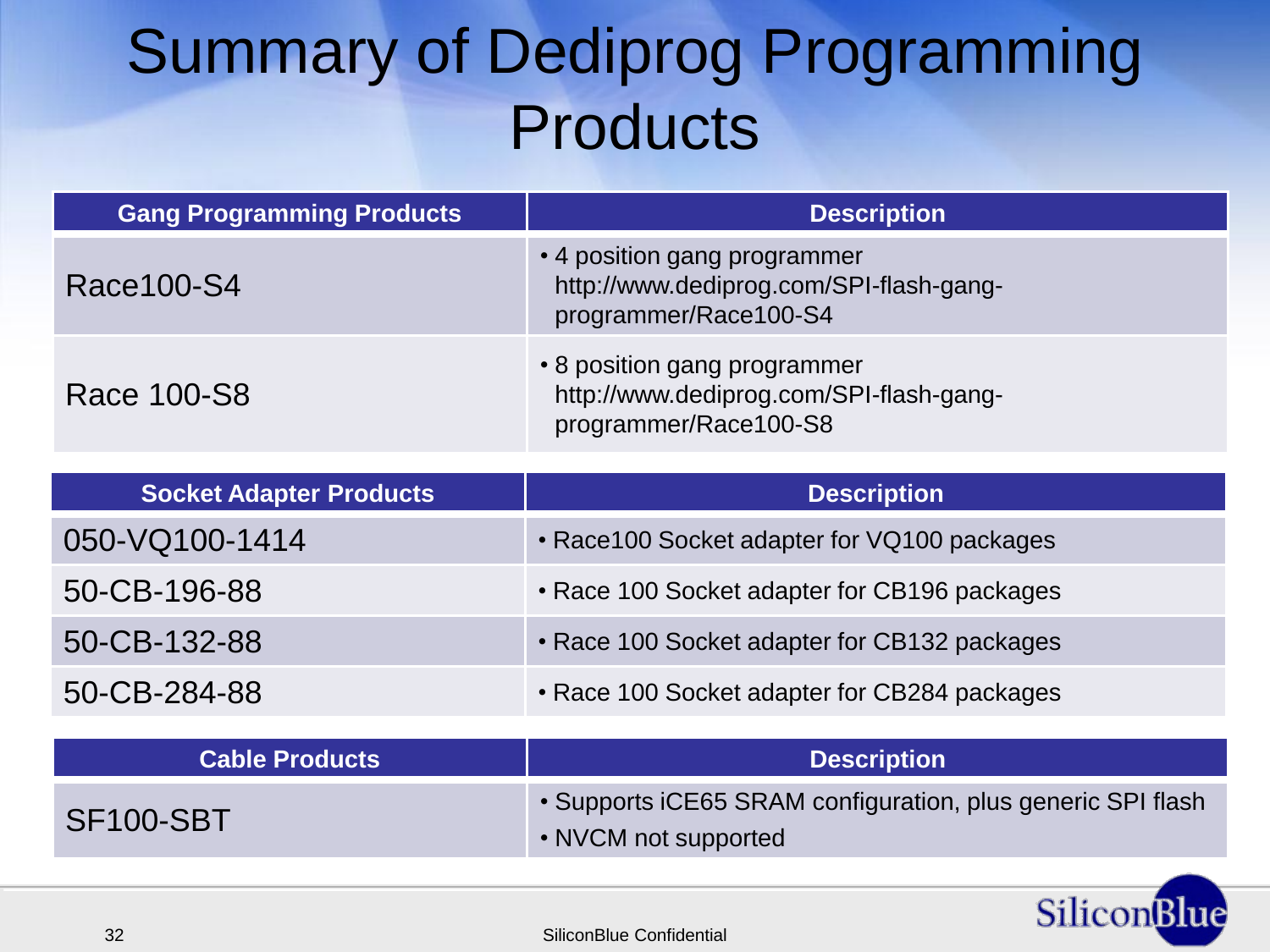### **ICEMAN EVALUATION BOARD**

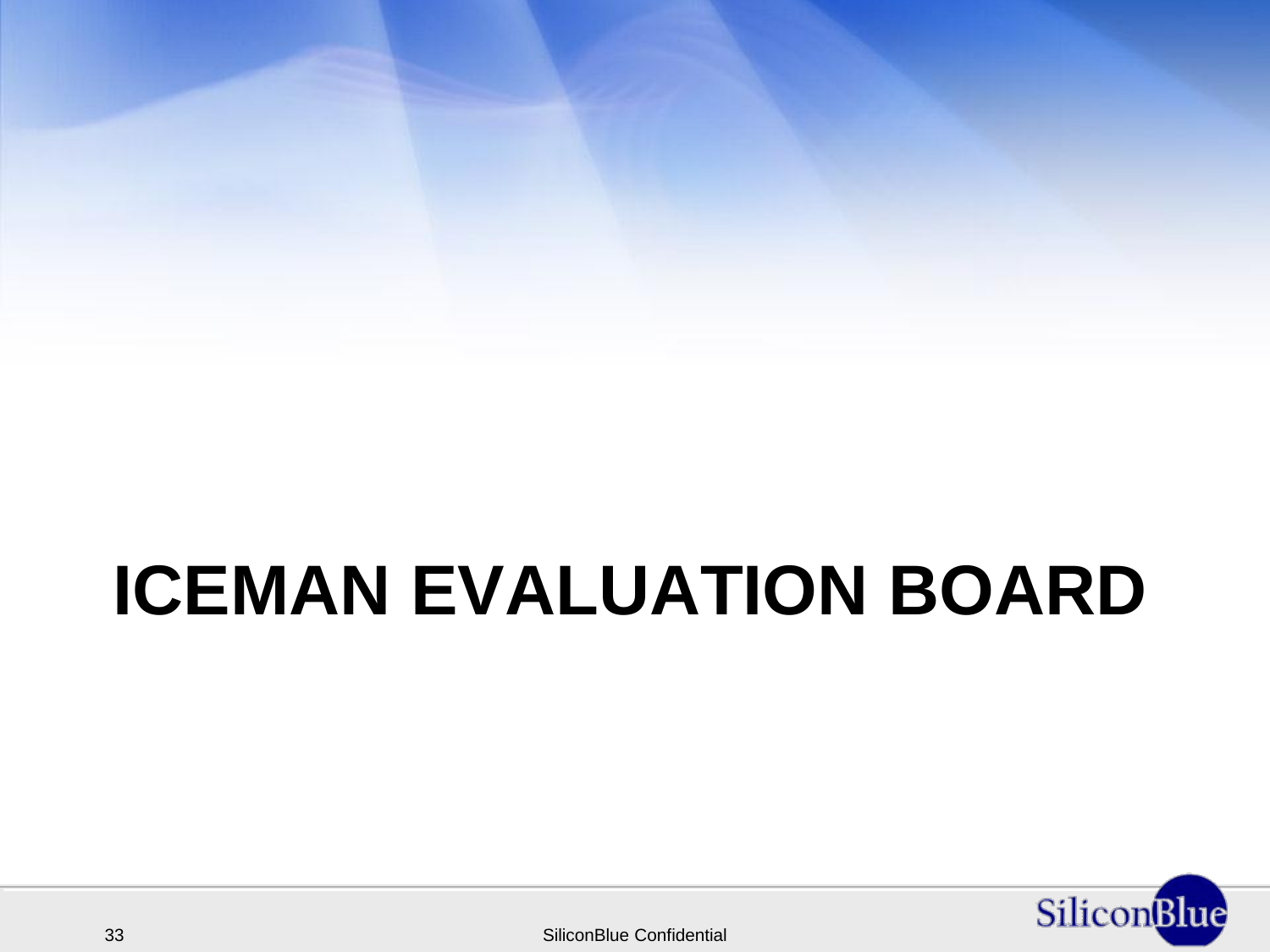## iCEman65 Board for Configuration

- iCEman65 evaluation board includes a USB-based programming solution and SPI expansion header
- Use iCEman65 board to configure another prototype iCE65 system
- Connect prototype to 6-pin header J8 on iCEman65 board
- Program SPI serial Flash on iCEman65 board
- Configure iCE65 on prototype PCB from SPI Flash on iCEman65 board
- VCC\_SPI on prototype must be 3.3V

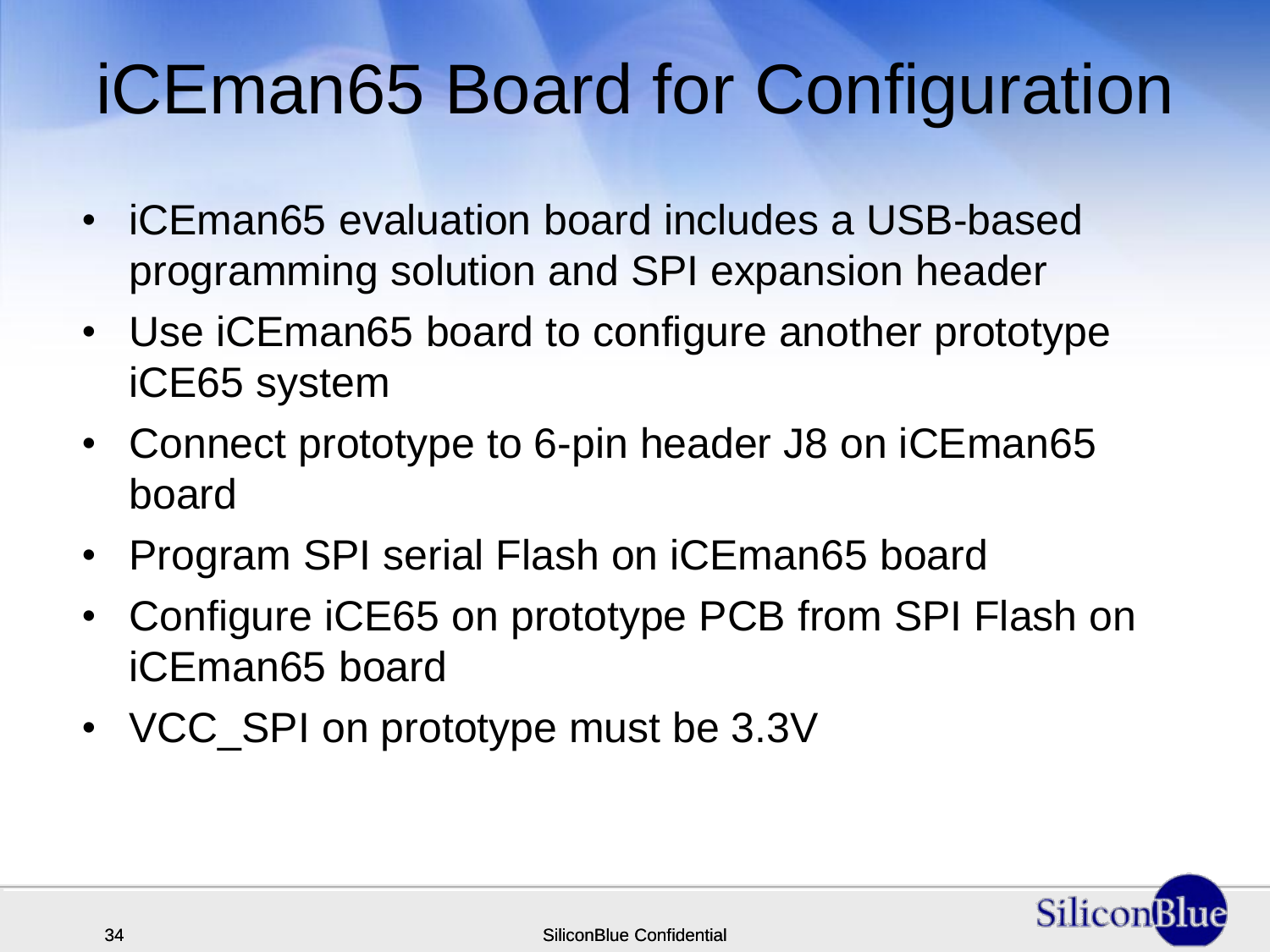#### iCEman Configuration Setup



Cable or wires connected to<br>Header J8 on iCEman65 board<br>(3.3V interface, power optionally<br>supplied from iCEman65 Board)